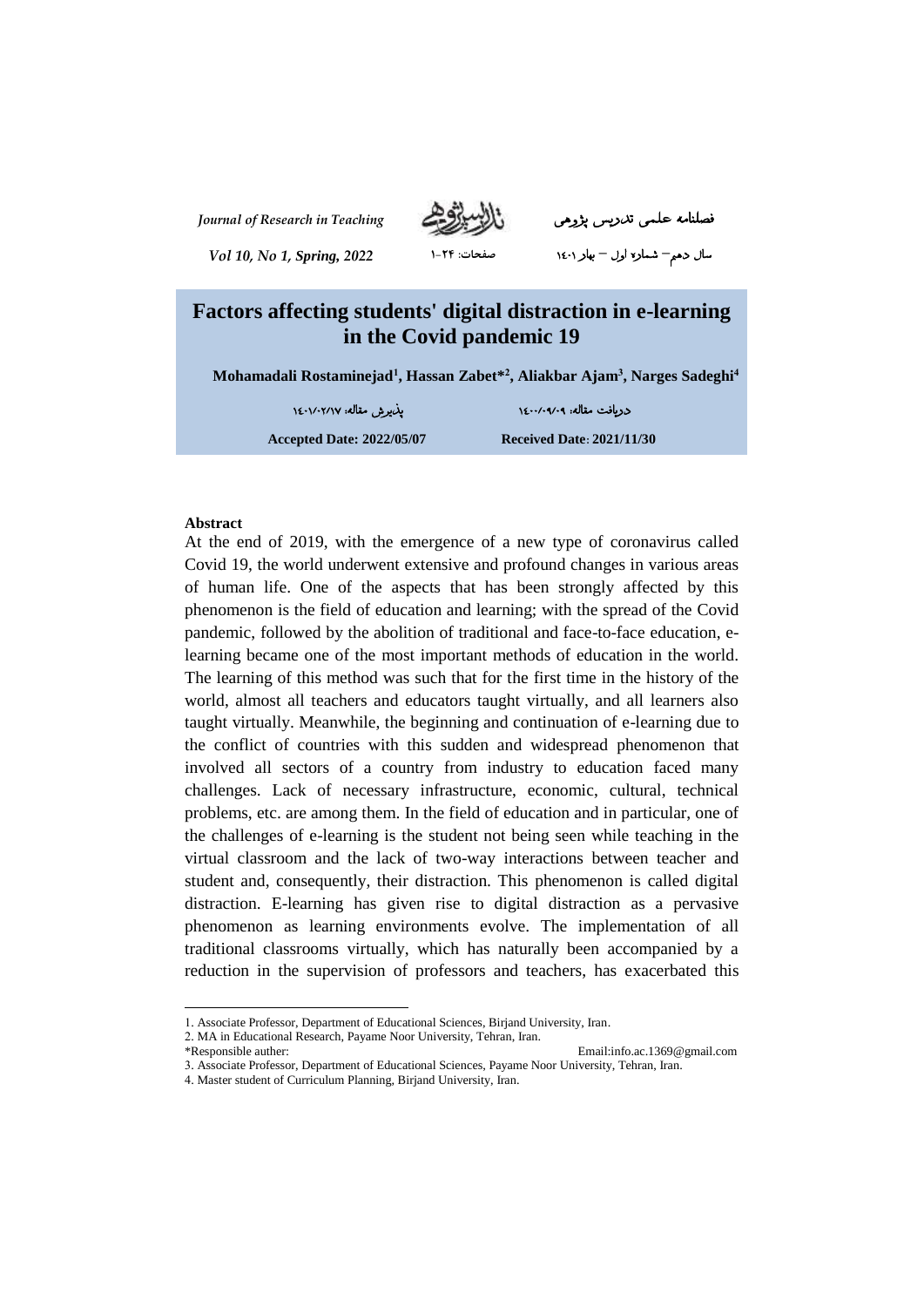problem. Unintentional use of electronic devices can be a source of digital distraction. On the other hand, studies have shown that people who use electronic devices and are not satisfied with their education are more likely to have multifunctional and divided attention in the classroom. This group of learners is more distracted. Sometimes digital distraction leads to personal injury; the entire above can be mentioned in the discussion of personal injuries. But sometimes this phenomenon damages the learning of other students. For example, open and closed laptops, doing extracurricular activities, changing background photos, etc. are some of the things that distract other students more and this is done by subconsciously changing their attention to electronic devices and damaging their learning. Therefore, electronic devices such as laptops, etc. cause disorders in students 'senses and are considered a factor in reducing their accuracy, and as a result, reduce their comprehension and, consequently, their learning rate, and significantly affect students' academic performance. . In fact, it can be added that students use laptops and mobile phones to check emails, browse and browse social networks, update personal pages, read news, watch movies, shop online, and play games while teaching professors. It has a negative effect on students' learning, and impairs their understanding of the curriculum and their classroom performance in general. Therefore, identifying students' digital distractions and the factors affecting it is important. The aim of this study was to design and validate tools for measuring the factors affecting students' digital distraction in e-learning. The main research method of the combined research was a sequential exploratory design of the tool development model; the focus of this article is on the report of the quantitative research section. These types of projects start with qualitative data with the aim of recognizing the phenomenon and then continue with the implementation of the secondary or quantitative stage. In other words, the purpose of this type of design is that the results of the first (qualitative) method cause the formation and clarification of the second (quantitative) method. Because no tools or measurements were available in this type of design, the variables were also unknown and there was no guiding framework or theory; therefore, first the researcher used a qualitative format to process the data collection. At this stage, after compiling the interview questions, a semi-structured interview was conducted with 30 students of Birjand Faculty of Educational Sciences and Psychology, and after theoretical saturation of the data, qualitative data were analyzed. Then, in the quantitative part, using the extracted categories, the items of the digital distraction questionnaire of the students in the electronic classroom were compiled. After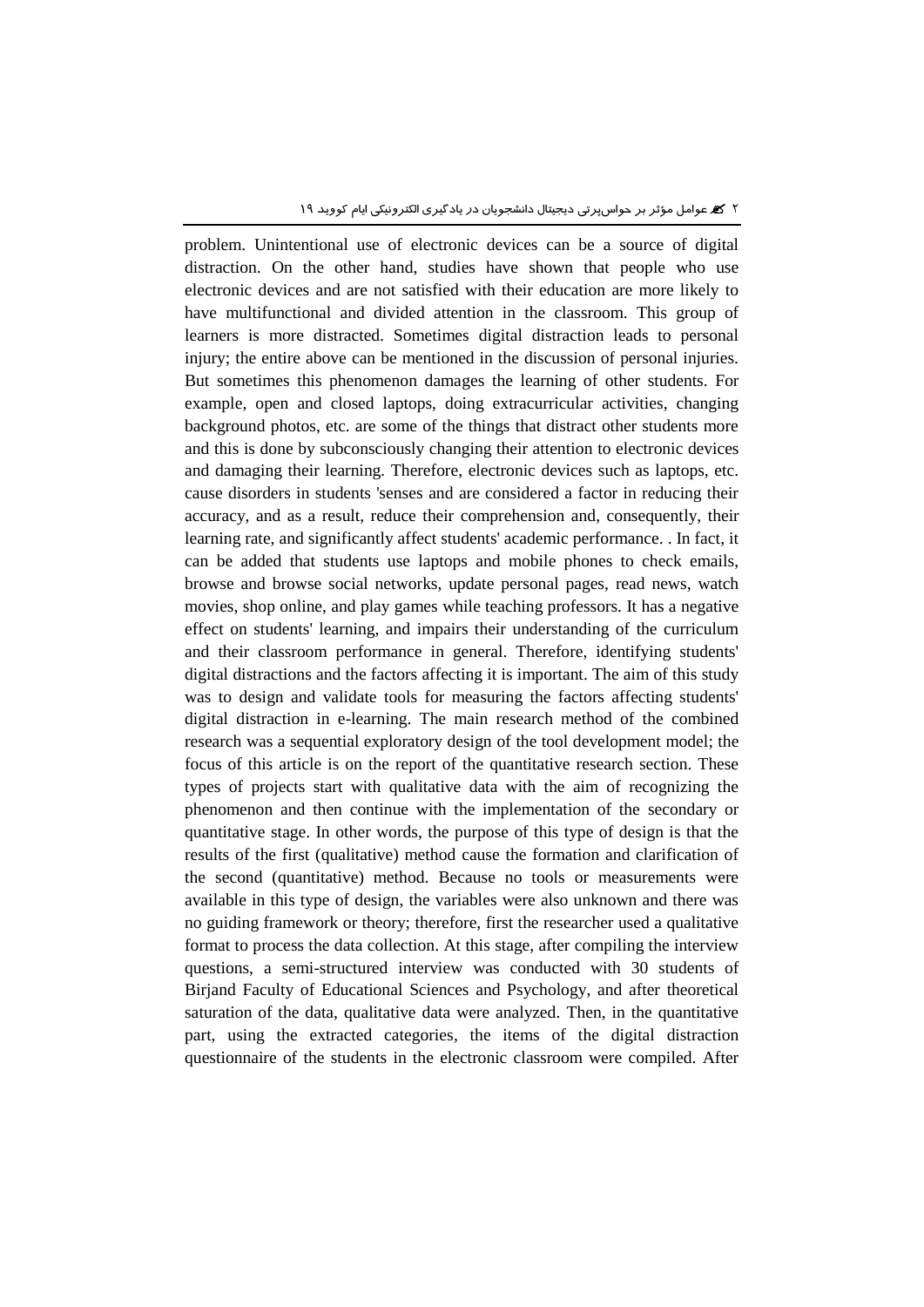making the questionnaire, the online questionnaire link was provided to the students. In the quantitative part, the research method was descriptive correlation and applied. 160 students of the Faculty of Educational Sciences and Psychology of Birjand University were selected by convenience sampling method and sampling was continued until the sample adequacy was estimated by KMO test. The data collection method was a researcher-made digital distraction questionnaire with 46 items. To measure psychometric properties, validity methods (face, content and structure) and reliability (Cronbach's alpha coefficient) were used. In order to assess the face and content validity, this questionnaire was thoroughly and critically reviewed by several faculty members of the Faculty of Educational Sciences and Psychology of Birjand University. After final approval, it was implemented and finally shared to collect data. Exploratory factor analysis with varimax rotation was used to assess the validity of the structure. The results of exploratory factor analysis led to the identification of seven components for the digital distraction variable of students in e-learning during the Quaid pandemic, which explained 62% of the structural variance of "digital distraction". 1) digital distraction; 2) Lesson and teacher; 3) Attitudes towards e-learning in the Quaid days; 4) teaching method; 5) Common distractions; 6) distraction management techniques; 7) interactive teaching; Factors were identified. The reliability of the instrument was 88% using the Cronbach's alpha coefficient for the whole instrument and between 0.69 and 0.81 for its subscales. The results of calculating the correlation coefficients between the subscales of the questionnaire and the total score showed a coefficient between 0.27 up 0.73. All subscales except "Attitude to e-learning" have a positive and high correlation with the overall score of the scale. According to the research results, the present scale can be used to assess the factors affecting students' digital distraction in e-learning. This tool can help researchers in planning and conducting various researches on Iranian university students and has a desirable capability in Iranian culture. Therefore, researchers are expected to conduct new research on the role of social networks in the digital distraction

**Keywords**: validation, digital distraction, e-learning. Exploratory factor analysis, Covid 19

of students at other universities and higher education institutions.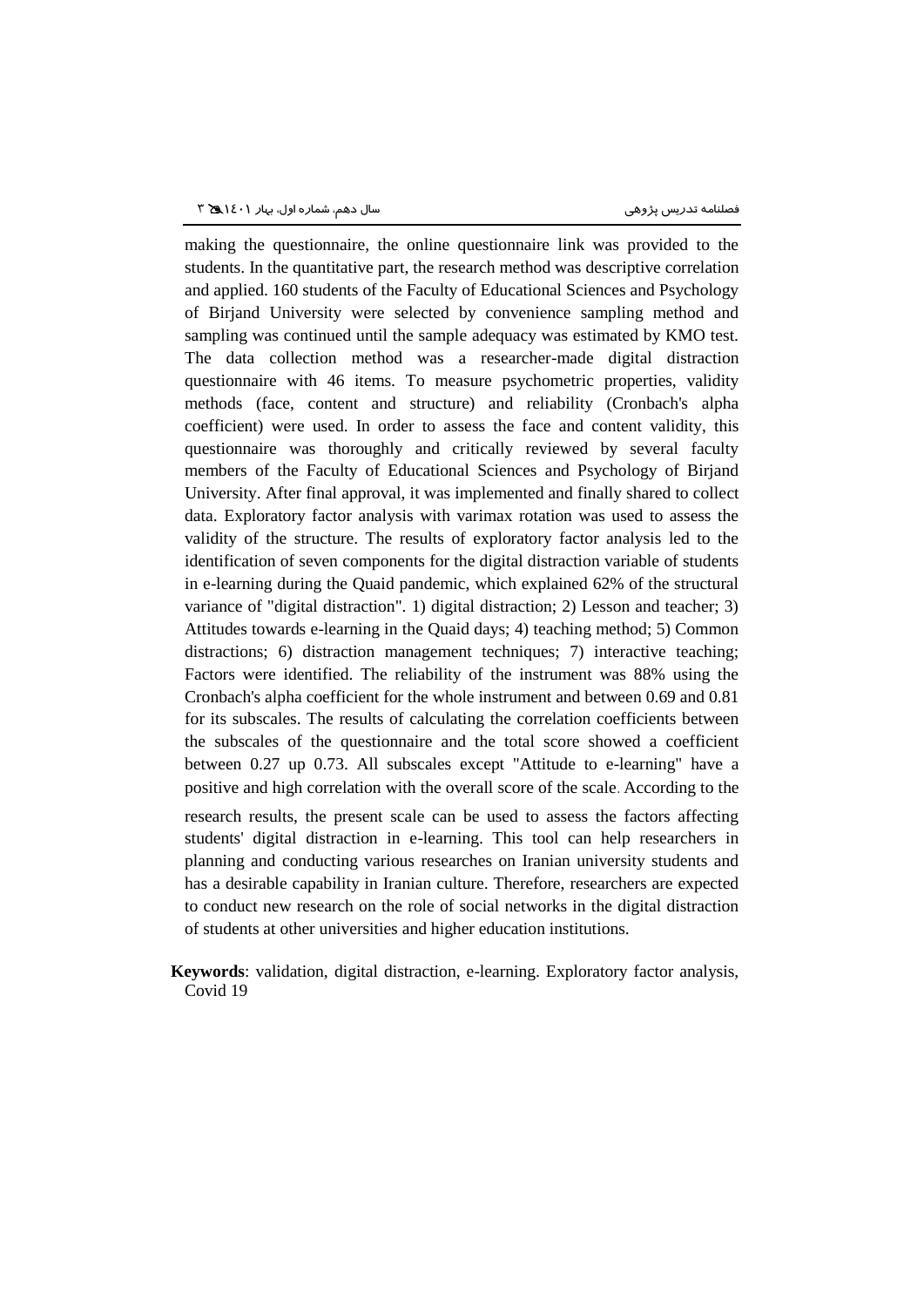# **عوامل مؤثر بر حواسپرتی دیجیتال دانشجویان در یادگیری الکترونیکی ایام کووید ۱9**

**۱ محمدعلی رستمی نژاد ، علیاکبر عجم <sup>۲</sup> ، حسن ضابط\* ۴ ، نرگس صادقی <sup>3</sup>**

#### **چکیده**

با شیوع پاندمی کووید، یادگیری الکترونیکی مهمترین روش آموزش شد. یکی از چالشهای این نوع یادگیری حواسپرتی دیجیتال دانشجویان است. لذا شناسایی حواسپرتی دیجیتال دانشجویان و عوامل مؤثر بر آن حائز اهمیت است. پژوهش حاضر باهدف طراحی و اعتبار یابی ابزار سنجش عوامل مؤثر بر حواسپرتی دیجیتال دانشجویان انجام شد. روش پژوهش توصیفی همبستگی و از نوع کاربردی بود. 160 نفر از دانشجویان دانشکده علوم تربیتی و روانشناسی دانشگاه بیرجند به شیوه در دسترس انتخاب شدند. جمعآوری اطالعات با استفاده از پرسشنامه محقق ساخته بود. برای سنجش روایی سازه، از تحلیل عاملی اکتشافی با چرخش واریماکس استفاده شد. تحلیل عاملی اکتشافی با شناسایی هفت مؤلفه 62 درصد واریانس سازه "حواسپرتی دیجیتال" را تبیین کرد. 1( حواسپرتی دیجیتال؛ 2( درس و استاد؛ 3( نگرش به آموزش الکترونیکی در ایام کووید؛ 4( روش تدریس؛ 5( حواسپرتی متداول؛ 6( فنون مدیریت حواسپرتی؛ 7( تدریس تعاملی؛ مؤلفهها بودند. پایایی ابزار با ضریب آلفای کرونباخ برای کل ابزار %88 و خرده مقیاسها، بین 0/69 تا 0/81 به دست آمد. محاسبه ضرایب همبستگی بین خرده مقیاسها و نمره کل، ضریب بین 0/27 تا 0/73 را نشان داد. تمامی خرده مقیاسها بهجز »نگرش به آموزش الکترونیکی« با کل مقیاس همبستگی مثبت و باالیی دارند.

 $\overline{a}$ 

**واژگان کلیدی**: اعتبار یابی، حواسپرتی دیجیتال، آموزش الکترونیکی. تحلیل عاملی اکتشافی، کووید19

.2 کارشناس ارشد تحقیقات آموزشی، دانشگاه پیام نور، تهران، ایران. Email:info.ac.1369@gmail.com :مسئول نویسنده \*

- .3 دانشیار گروه علوم تربیتی، دانشگاه پیام نور، تهران، ایران.
- .4 دانشجوی کارشناسی ارشد برنامهریزی درسی، دانشگاه بیرجند، ایران.

<sup>.1</sup> دانشیار گروه علوم تربیتی، دانشکده علوم تربیتی و روانشناسی، دانشگاه بیرجند، ایران.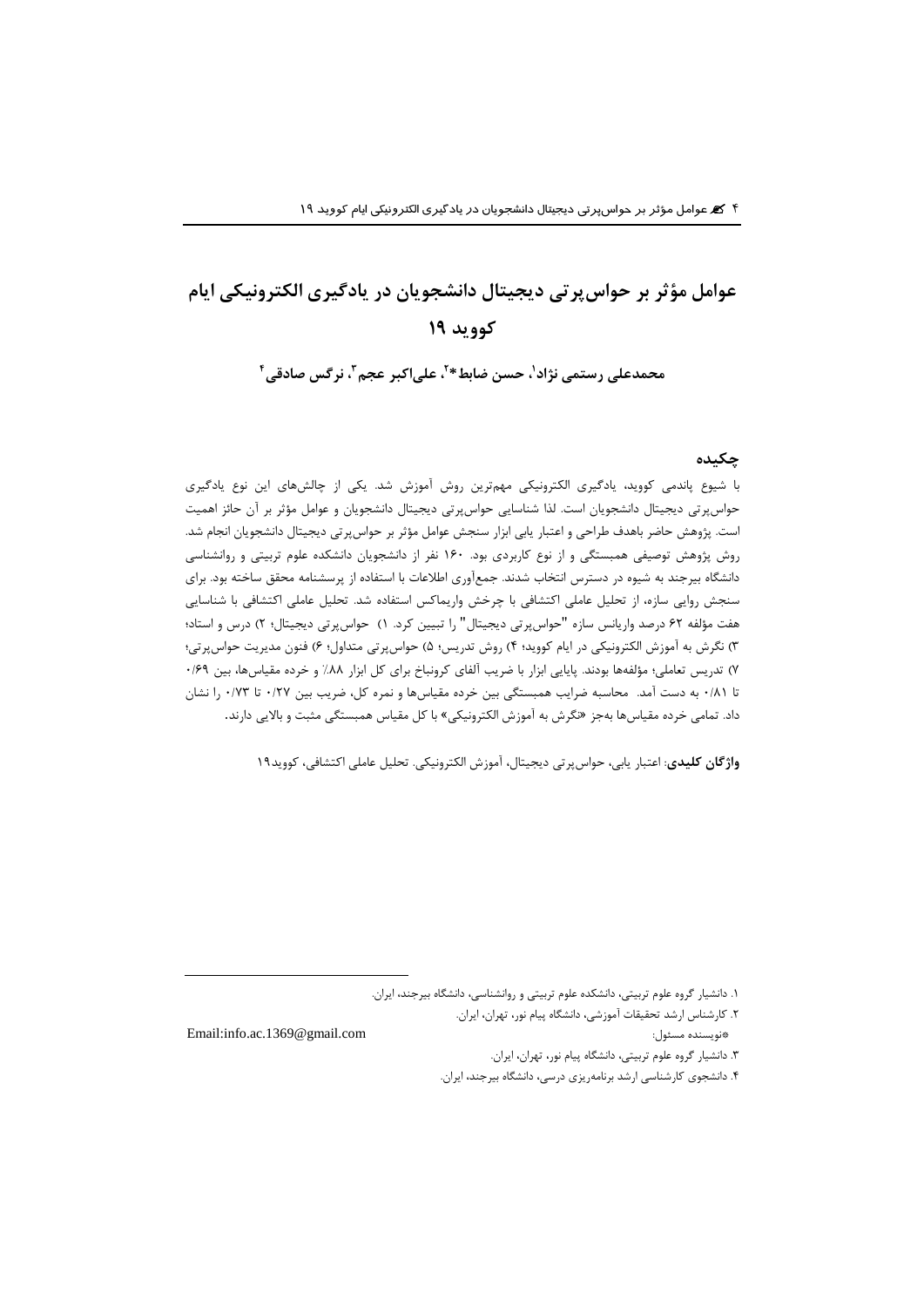#### **مقدمه**

در دهه اخیر وابستگی شدید به فنّاوری و اینترنت که از آن گاهی بهعنوان نوعی اعتیاد هم یاد میکنند، از توجه ویژهای برخوردار گردیده است )2021 ,Zhang). در پایان سال 2019 و با پیدایش جهان با تغییر و تحوالت وسیعی روبهرو شد ) ,Daniel <sup>1</sup> نوع جدیدی از کرونا ویروس به نام کووید 19 2020 .,al et Tang; 2020). یکی از جنبههایی که بهشدت تحت تأثیر این پدیده قرارگرفته، حوزه <sup>2</sup> آموزش و یادگیری است )2020 ,Helm & Huber)؛ بهطوریکه در طی پاندمی آموزش و یادگیری بهعنوان دو پدیده بسیار مهم در نظر گرفتهشده و پژوهشها و بحثهای فراوانی پیرامون آنها صورت گرفته است )2020 ,Alwahaishi & Mohair-Al).

بعد از اعالم سازمان جهانی بهداشت مدارس و دانشگاهها بسته شد و پس از تعطیلی موقت مکانهای آموزشی این راهبرد که کاهش تماسهای اجتماعی به کاهش ابتال به کووید19 کمک کرده و سالمت فرد و اجتماع را تضمین میکند، اتخاذ گردید )2021 ,Mahmood). بدینجهت آموزش و یادگیری هم دچار تغییر گردید و از شیوه حضوری و سنتی خود به شیوه آموزش الکترونیکی و مجازی تغییر رویه داد (2020, Petrie et al., 2020). بهعبارتدیگر، در ) حوزه تعلیم و تربیت آموزش الکترونیکی پاسخی به صدمات ناشی از پاندمی کووید 19 بود ) ,Daniel 2020(. موقعیتی که در آن برای اولین بار در تاریخ جهان تمامی معلمان بهصورت مجازی آموزش میدادند و تمامی فراگیران نیز بهصورت مجازی آموزش میدیدند )2021 ,Ergulec & Misirli).

آنچه کامالً واضح و مشخص است این است که آموزش الکترونیکی موفق و تأثیرگذار باید از طرح و نقشه آموزشی دقیق و به کار بردن مدل نظاممندی برای طراحی و تکامل بهره ببرد ) John 2021 .,al et Lemay). در این صورت فرآیند طراحی و مالحظات دقیق ناشی از تصمیمات آن تأثیر قوی بر کیفیت آموزش و رضایت خاطر دانشجویان خواهد داشت. اما آنچه در آموزشهای مجازی و انتقال سریع از آموزش سنتی به الکترونیکی به چشم میخورد، نبود فرآیند طراحی دقیق است. ازآنجاکه این تغییر بهصورت یکباره اتفاق افتاد، متأسفانه طرحریزی مناسبی برای استفاده از آموزش الکترونیکی صورت نگرفته و از این حیث نگرانیها و چالشهای زیادی را برای اساتید و دانشجویان به وجود آورده است (2021, Mahmood, 2021).

یکی از چالشهای موجود بر سر راه آموزش الکترونیکی، به حواس پرتی دیجیتال<sup>۳</sup> دانشجویان در این شیوه بازمیگردد. از یکسو، وسایل الکترونیکی منابع متقاعدکنندهای برای حواسپرتی دیجیتال

1. Covid19

 $\overline{a}$ 

<sup>2.</sup> Pandemic

<sup>3.</sup> Digital Distraction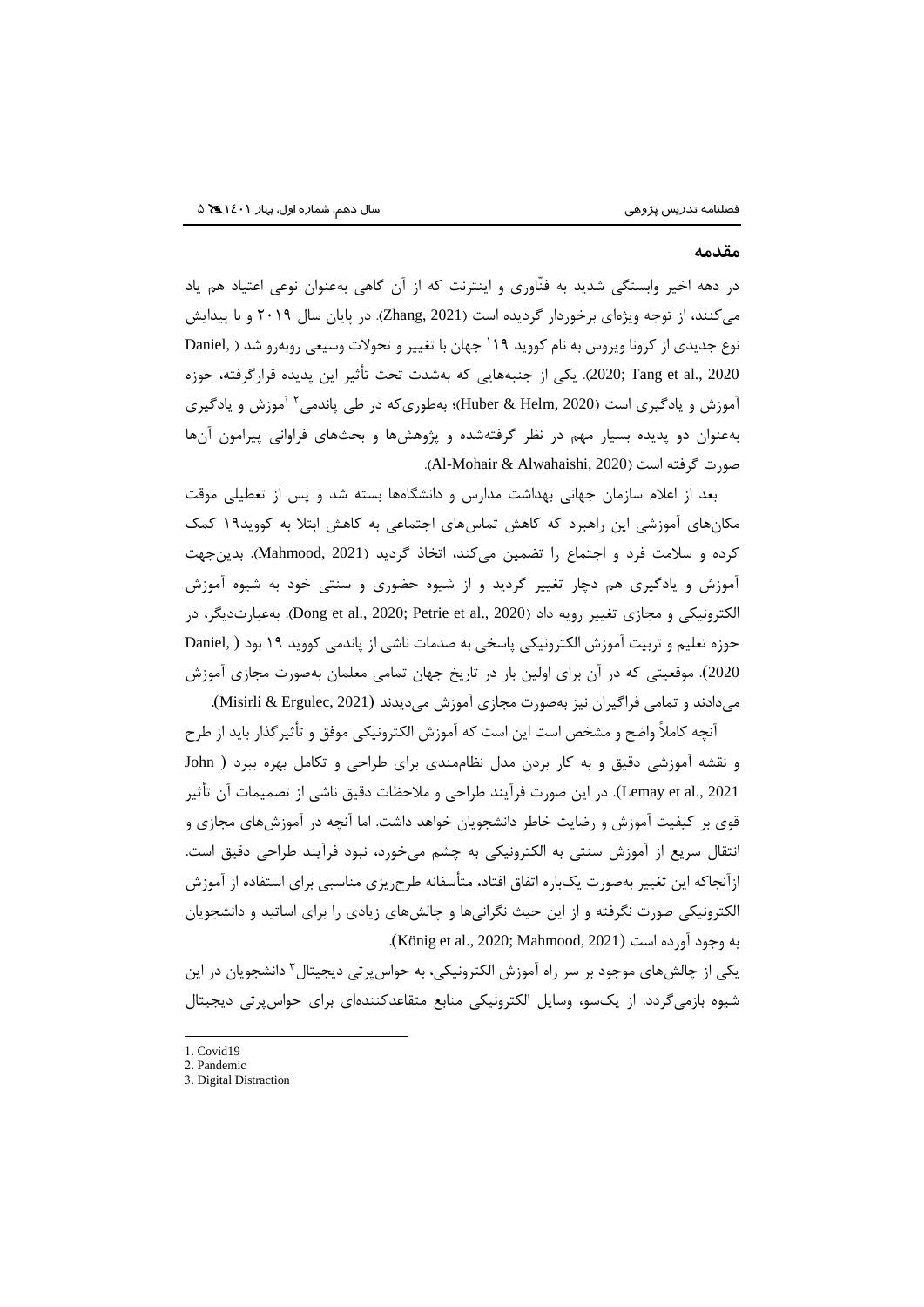از و .(Chen et al., 2020; Cheong et al., 2016; Gazzaley & Rosen, 2016( میشوند محسوب سوی دیگر، در شرایط کنونی که پاندمی کرونا سبب بسته شدن مدارس و دانشگاهها شده، استفاده از وسایل الکترونیکی در بستر یادگیری الکترونیکی در دانشگاهها و مؤسسات آموزشی بسیار رایج شده است که این امر احتمال حواسپرتی دیجیتال دانشجویان را بهواسطه استفاده بیشتر و طوالنیمدت افزایش میدهد)2021 ,Dontre). آموزش الکترونیکی سبب شده هم چنانکه محیطهای یادگیری بهتدریج تکامل مییابد، حواسپرتی دیجیتال بهعنوان یک پدیده فراگیر بیشتر مطرح شود. علت این امر نیز، استفاده زیاد دانشجویان از رسانههایی با کارکردهای چندگانه است. پاندمی کووید و پیادهسازی تمامی کالسهای درس سنتی بهصورت الکترونیکی که خود طبیعتاً با کاهش نظارت اساتید و معلمان همراه بوده است، این مشکل را بیش از گذشته تشدید کرده است )2021 ,Dontre). استفاده بیهدف از وسایل الکترونیک میتواند، منبعی برای حواسپرتی دیجیتال باشد.

بهطورکلی، حواسپرتی عبارت است از هرگونه محرک بیرونی و درونی که پتانسیل ایجاد اختالل در عملکرد شخص را داشته و قادرند تمرکز او را مختل سازند )2016 ,Rosen & Gazzaley). همچنین حواسپرتی دیجیتال را میتوان بهعنوان موارد مشاهدهشده و متداول در کالسهای درس شامل؛ بازی کردن با وسایل الکترونیکی، نمایش هشدارها و پیغامهای گوشی تلفن همراه، پیامهای گاهوبیگاه، تماسهای فوری، وب گردی، تماشای فیلم و استفاده از رسانههای اجتماعی برای امور غیر لازم و بیشتر تفریحی و سرگرمی تعریف کرد (Cheong et al., 2016). حواسپرتیهای دیجیتال آن دسته از رفتارهای شخصی هستند که با استفاده از فناوریهای دیجیتال، تفکر، تمرکز و پردازش اطالعات فرد را مورد آزمایش، چالش، مختل کردن و تداخل قرار میدهند و فرد را از انجام وظایف خود به نحو احسن بازمیدارند (Awofala et al., 2020).

استفاده از وسایل الکترونیکی میتواند سودمند و غیر سودمند باشد. از یکسو با اتخاذ رویکردهای فعال به آموزش، ارتقاء و موفقیت تحصیلی و آموزشگاهی را به دنبال دارند؛ زمانی که برای اهداف آموزشی چون یادداشتبرداری، استفاده از نرمافزارهای مرتبط با رشته تحصیلی و کار با آن، دستیابی به منابع تکمیلکننده یادگیری و فعالیتهای مبتنی بر وب، بررسی و مطالعه اسالیدهای پاورپوینت و ... مورد بهرهبرداری قرار میگیرند، باعث بهبود انگیزش دانشجویان و رضایتمندی آنان از آموزش می شوند (2013 .Jbrahim & Nat, 2019; Sana et al., 2013).

بهعلاوه، فناوریهای اینترنتی باعث افزایش اثربخشی آموزشی شده (Cheong et al., 2016)، و اساتید و دانشجویان را قادر میسازد تا به مطالبی ورای کتابهای درسی در قالبهای گوناگون و به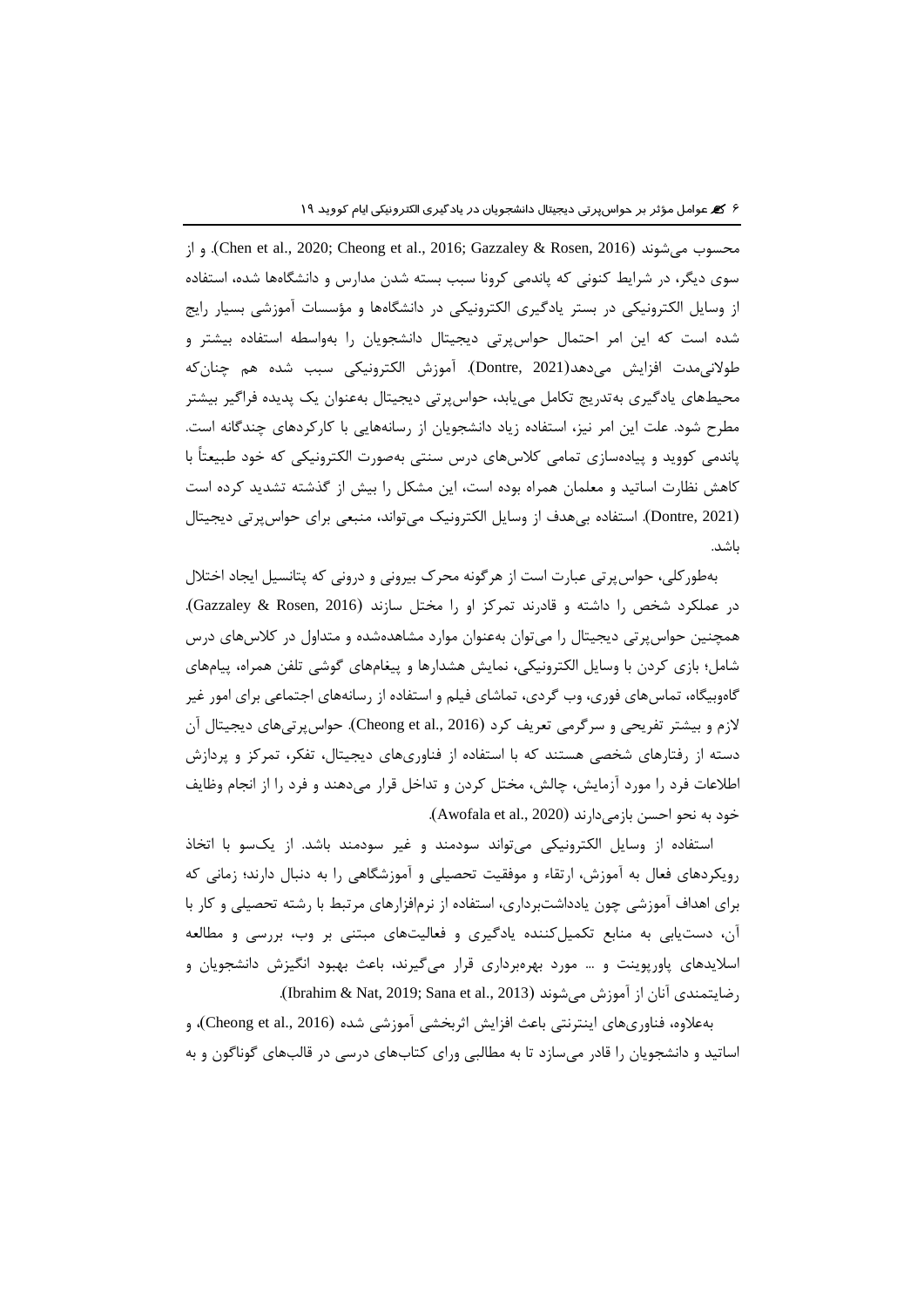شیوههایی که میتوانند میان زمان و مکان پل بزنند، دست یابند (Petrie et al., 2020). از سوی دیگر، مطالعات نشان دادهاند افرادی که از وسایل الکترونیکی استفاده میکنند و از آموزش خود رضایت ندارند، احتماالً در کالسهای درس دارای توجه چندکاره و تقسیمشده هستند. این دسته از فراگیران بیشتر دچار حواسپرتی میشوند )2013 .,al et Sana). منتقدان کاربرد رسانههای دیجیتالی در آموزش معتقدند که ارسال پیام کوتاه و دیگر رفتارهای ارتباطی اجتماعی، یادگیرنده را از درک مهارتهای کلیدی اجتماعی چون گوش دادن فعال بازمیدارند )2016 ,McCoy). بهعالوه، پژوهشهای گذشته مواردی چون کاهش عملکرد دانشجویان در هنگام یادداشتبرداری، عملکرد پایین به هنگام یادآوری مطالب و کاهش عملکرد آزمونی، افزایش مدتزمان جهت تکمیل فعالیتهای کالسی، کاهش درک مطلب دانشجویان و همکالسیهای آنان، کاهش میزان توجه دانشجویان )2016 .,al et Cheong)، را از دیگر پیامدهای ناگوار حواسپرتی دیجیتال میدانند که میتواند موفقیت تحصیلی آنان را به میزان قابلتوجهی کاهش دهد.

خود اظهاریهای فراگیران و مشاهدات اساتید از آموزشهای کالسی نشان دادهاند هنگامیکه فراگیران وسایل الکترونیکی (اعم از لپتاپ، رایانه، موبایل و …) را برای اهدافی چون بازی، ارسال پیام، چک کردن ایمیل، تماشای فیلم، وب گردی و جستوجوی سرگرمیهای آنالین به کار میگیرند، تدریس را برای اساتید و مدرسان سختتر از قبل میکنند، چراکه الزم است تا آنان تدریس جذابتری از سرگرمیهای دانشجویان ارائه دهند، این امر زمانی سختتر خواهد شد که دانشجویان انگیزش درونی لازم برای آموزش و یادگیری را نداشته باشند (Cheong et al., 2016). از سوی دیگر همین مطالعات نشان میدهند که دانشجویان دارای توجه تقسیمشده، زمانی معادل با %42 زمان کالسی را به کارهای غیردرسی اختصاص میدهند)2013 .,al et Sana).

حواسپرتی دیجیتال با کاهش یادگیری رابطه دارد؛ بهطوریکه دانشجویان با توجه تقسیمشده در هنگام استفاده از وسایل الکترونیکی درک و دریافت ضعیفتری داشته و عملکرد تحصیلی ضعیف آنان را در پی خواهد داشت )2016 ,Rosen & Gazzaley). گاهی اوقات حواسپرتی دیجیتال منجر به آسیبهای فردی میشود؛ تمام مواردی که ذکر شد را میتوان در بحث از آسیبهای فردی ذکر کرد. اما گاهی اوقات بروز این پدیده باعث آسیب زدن به یادگیری دیگر دانشجویان میشود. بهعنوانمثال باز و بسته کردن لپتاپ، انجام کارهایی غیردرسی، تعویض عکسهای پسزمینه و ... از مواردی هستند که حواس سایر دانشجویان را بیشتر پرت کرده و این امر از طریق تغییر ناخودآگاه توجه آنان به سمت ابزار الکترونیکی صورت میگیرد و به یادگیری آنان آسیب میزند ( .Sana et al .)2013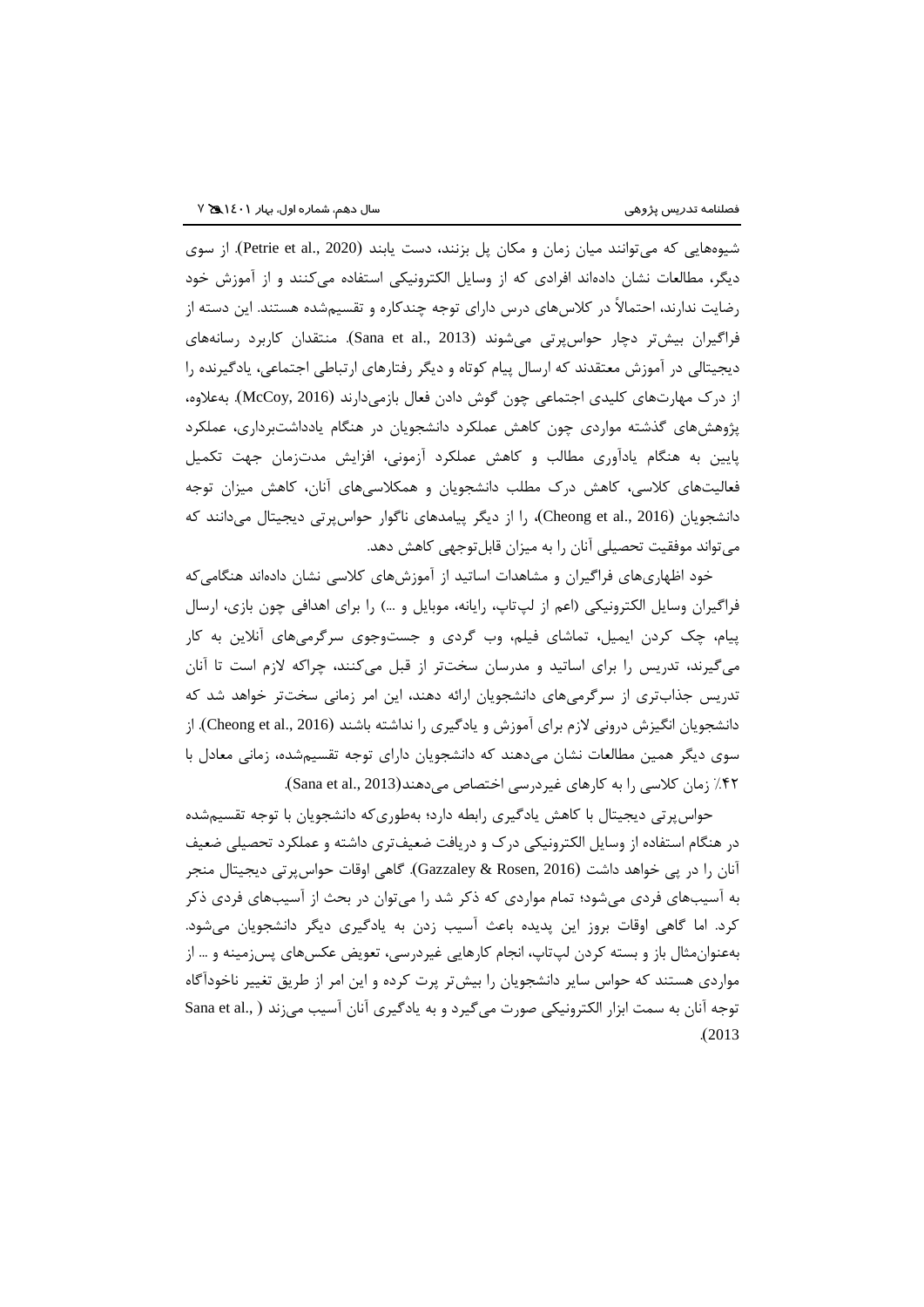پژوهشها و مطالعات صورت گرفته حواسپرتی دیجیتال را تائید میکنند. در پژوهشی که توسطی چنگو و همکاران )2016( انجام شد، نشان داد که وسایل الکترونیکی چون لپتاپ و ... موجب اختالل در حواس دانشجویان شده و عاملی در جهت کاهش دقت آنان تلقی میگردند و درنتیجه میزان درک مطلب و بهتبع آن میزان یادگیری آنان را کاهش داده و عملکرد تحصیلی دانشجویان را <sup>1</sup> بهطور محسوسی تحت تأثیر قرار میدهد. مطابق پژوهش تانیجا، فیور و فیشر )2015( عدم توجه و حواسپرتی دیجیتال باانگیزه درونی و بیرونی، تعامل کالسی و بیعالقگی به مطالب درسی در <sup>2</sup> ارتباط است. پژوهش میلونوپوالس و همکاران )2020( نشان داد ادراک دانشجو از سهولت استفاده از وسایل الکترونیک حین کالس درس الکترونیک در دوران پاندمی کووید با حواسپرتی دیجیتال رابطه مستقیم دارد. گزلی و روسن )2016( دریافتد که حتی دریافت ایمیل، زمانی معادل 20 الی 30 دقیقه حواس شخص را پرت میکند و همین مدتزمان الزم است تا شخص دوباره به کارش برگردد. تحقیقات هرنان، موریسون، کولینز وکروجر (۲۰۱۸) نشان داده است که استفاده از اینترنت و برقراری ارتباط با دوستان از طریق دستگاههای تلفن همراه در محیط یادگیری، نسبت به استفاده از منابع مکتوب، منجر به مشغله ذهنی دانشجویان، صرف زمان کمتر برای انجام تکالیف مهم و کاهش درگیری تحصیلی دانشجویان و کل کالس میشود. درواقع میتوان افزود که دانشجویان با لپتاپ و تلفن همراه به بررسی ایمیلها, گشتوگذار و مرور شبکههای اجتماعی، بروز کردن صفحات شخصی، خواندن اخبار، تماشای فیلم، خرید آنالین و بازی در حین تدریس اساتید میپردازند که این قسم بهرهبرداری از وسایل الکترونیکی تأثیر منفی بر یادگیری دانشجویان داشته، درک و فهم مطالب درسی و بهطورکلی عملکرد کالسی آنان را با اختالل مواجه میکند. بنابراین استراتژیهای مدیریت رفتاری در کالس درس نیاز است تا تأثیر منفی استفاده نامناسب از وسایل الکترونیکی بر درگیری را کاهش دهند (Hernan et al., 2018). در پژوهشی که توسط دونتره )2021( انجام شد، نشان داد که با پیادهسازی کالسهای درس الکترونیک، اثرات مخرب حواسپرتی دیجیتال لپ تاب، تلفن همراه و شبکههای اجتماعی به دلیل چندوظیفه بودن رسانههای مشکلساز شده است. این امر با ظهور بیماری کووید و دستورالعملهای بعدی فاصلهگذاری اجتماعی تشدید شده است.

با توجه به فراگیری گسترده آموزش الکترونیکی در دوران کووید 19و استمرار این نوع آموزش در آینده از یکسو، و اهمیت و تازگی خود این نوع آموزش از سوی دیگر، و با در نظر گرفتن این موضوع که افزایش روزافزون قابلیتهای رسانههای دیجیتالی ) اعم از دسترسی به اینترنت پرسرعت، برنامههای کاربردی، شبکههای اجتماعی و ....( که منجر به افزایش میزان حواسپرتی دیجیتال

l

<sup>1.</sup> Taneja, Fiore & Fischer

<sup>2.</sup> Mylonopoulos, Theoharakis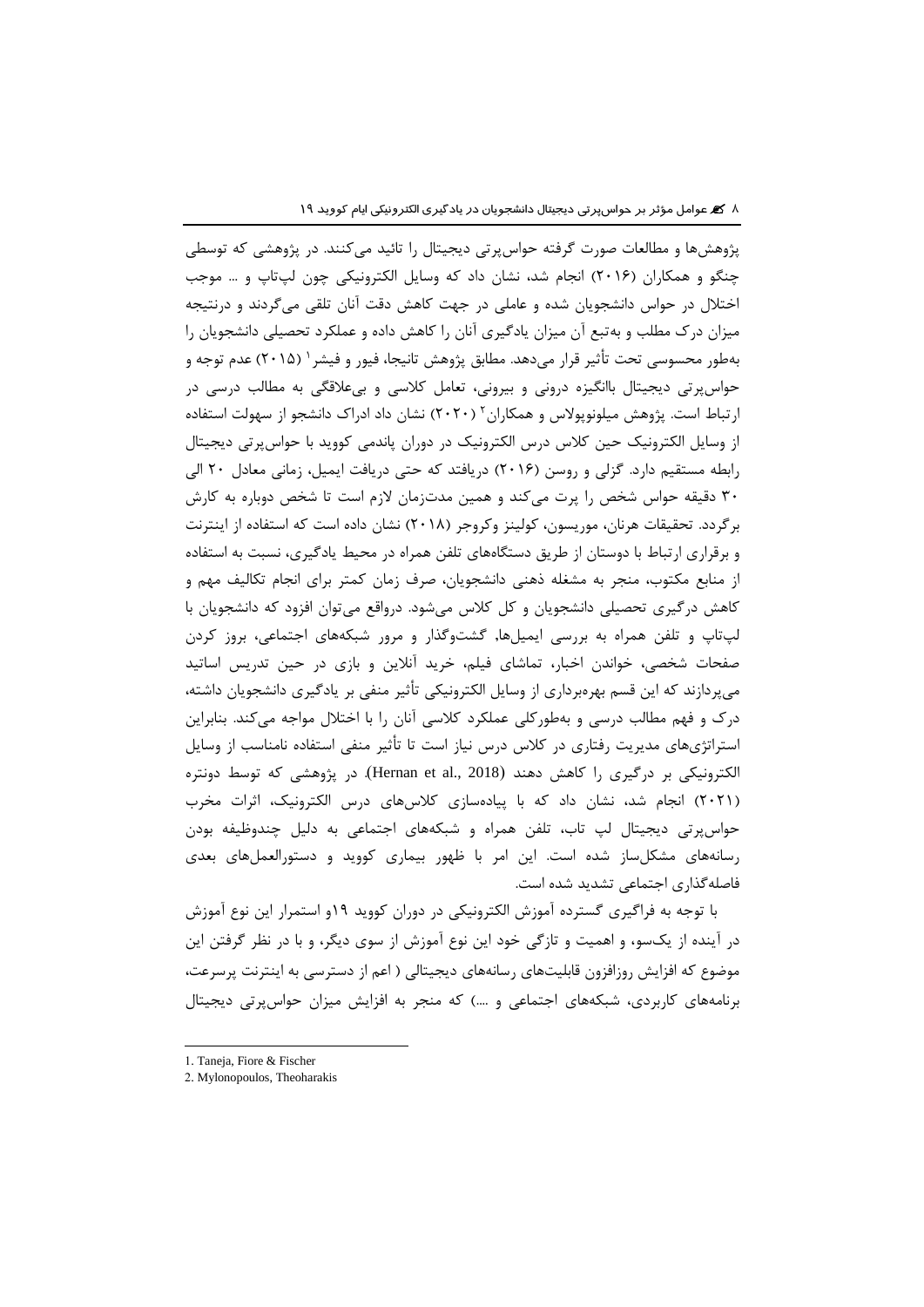دانشجویان خواهد شد و به اثرات نامطلوب بر عملکرد تحصیلی دانشجویان منجر خواهد شد، لذا پژوهش حاضر درصدد شناسایی عوامل مؤثر بر حواسپرتی دیجیتال در آموزش الکترونیکی بود.

ازآنجاکه به دلیل تازگی موضوع موردپژوهش پرسشنامه مناسب و مطلوب برای سنجش حواسپرتی دیجیتال دانشجویان ایرانی در ایام کوهید 19ساخته نشده بود، بنابراین برای شناسایی عوامل مؤثر بر حواس چرتی دیجیتال دانشجویان پس از انجام مصاحبه با دانشجویان و تحلیل محتوای آنها به ساخت پرسشنامه اقدام گردید. بنابراین، این پژوهش باهدف معرفی، ارائه و اعتبار یابی پرسشنامه عوامل مؤثر بر حواسپرتی دیجیتال در آموزش الکترونیکی در ایام کووید19انجام شد. بنابراین سؤاالت اصلی پژوهش بهقرار زیر مطرح و پاسخ داده خواهد شد.

- **.۱ روایی سازه ابزار حواسپرتی دیجیتال و عوامل مؤثر بر آن چگونه است؟**
	- **.۲ پایایی این ابزار چگونه است؟**
	- **.3 همبستگی بین نمره کل و خرده مقیاسهاچگونه است؟**

# **روش پژوهش**

روش اصلی پژوهش از نوع پژوهشهای ترکیبی، طرح اکتشافی متوالی بود؛ که تمرکز مقاله حاضر بر گزارش بخش کمی پژوهش است. این نوع طرحها باهدف شناخت پدیده، با دادههای کیفی شروعشده و سپس با مرحله ثانویه و یا کمی ادامه مییابند. بهبیاندیگر، هدف از این نوع طرحها آن است که نتایج روش اول (کیفی) باعث شکل گیری و روشن شدن روش دوم (کمی) میشود. چون در این نوع طرح، ابزارها و یا اندازهگیریها در دسترس نبودند، همچنین متغیرها ناشناخته بودند و چهارچوب هدایتکننده و یا نظریهای وجود نداشت؛ بنابراین بر اساس رویکرد ترکیبی پژوهش، پژوهشگر ابتدا به شناسایی متغیرهای مهم مرحله کیفی پژوهش پرداخت و در گام بعد با استفاده از روش کمی به بررسی میزان تعمیمپذیری یافتههای کیفی در نمونه بزرگتر پرداخت.

# **ابزار پژوهش بخش کیفی**

ازآنجاکه پژوهش حاضر، از نوع پژوهشهای ترکیبی بود. در بخش کیفی مطالعه، پژوهشگر باراهنمایی اساتید راهنما و مشاور اقدام به طراحی سؤاالت مصاحبه نیم ساختاریافته با رویکرد باز پاسخ نمود. پیکربندی مصاحبه بدین ترتیب بود که ابتدا مقدمهای برای تشریح موضوع پژوهش بیان میگردید، سپس مصاحبه در قالب 2 سؤال انجام شد.

- .1 ازنظر شما، علت حواسپرتی دانشجو در کالس درس الکترونیک چیست؟
- .2 ابعاد مختلف حواسپرتی دیجیتال، مؤلفههای تأثیرگذار بر آن و فنون مدیریت آن چیست؟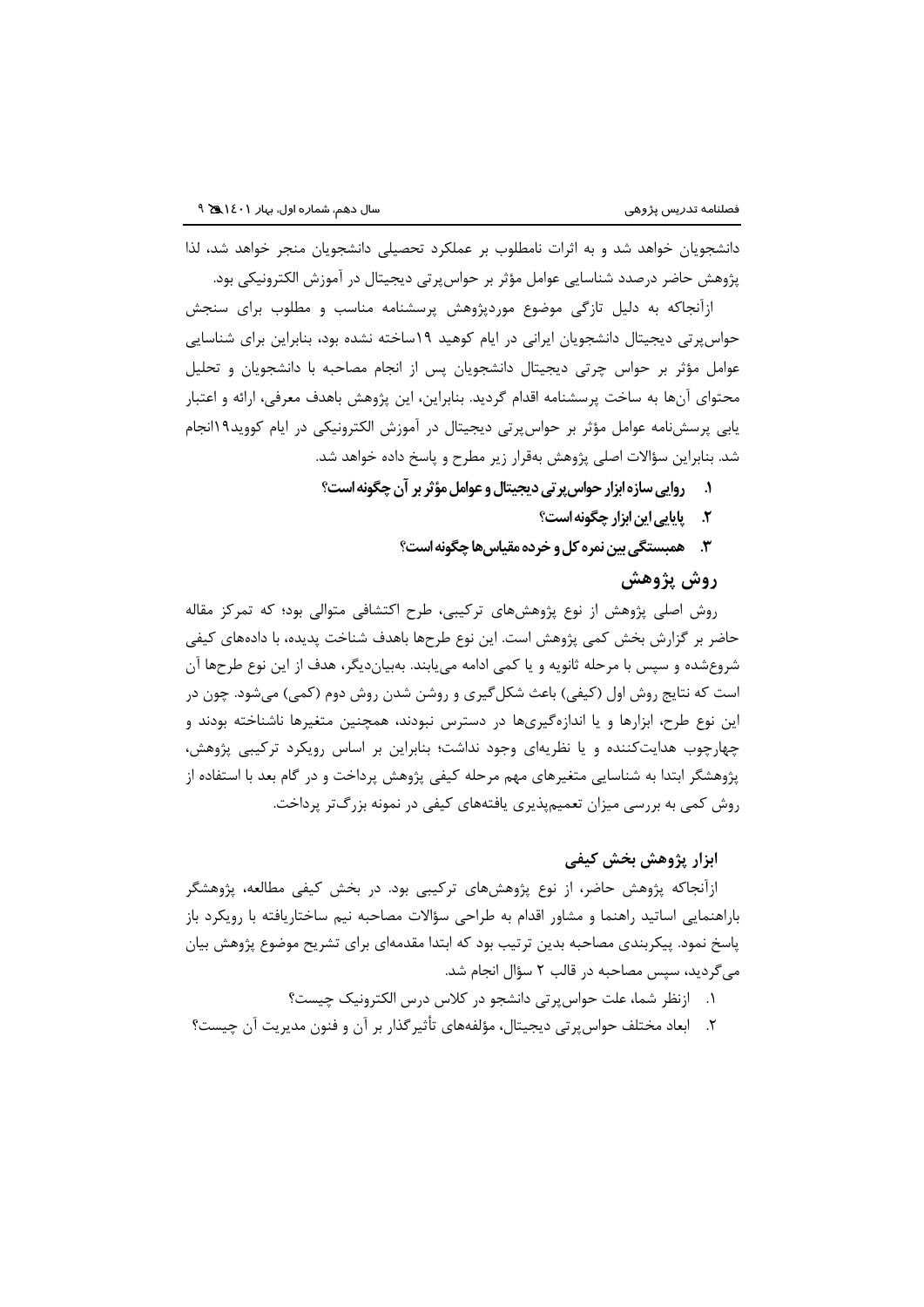به علت تعطیلی دانشگاهها و عدم امکان ارتباط حضوری با دانشجویان و همچنین رعایت فاصله- گذاری اجتماعی، پس از تدوین سؤاالت، با تعداد 30 نفر از دانشجویان دانشکده علوم تربیتی و روانشناسی بیرجند با تشکیل یک گروه در پیامرسان »واتساپ« بهصورت مجازی )غیرحضوری( و در قالب مصاحبه نیم ساختاریافته اجرا شد. نمونهگیری تا اشباع نظری محقق ادامه داشت. معیار قضاوت در مورد زمان توقف نمونهگیری نظری، کفایت نظری مقولهها است، بهطوریکه پژوهشگر دادهها را تکراری و مشابه مشاهده میکند و بدین ترتیب ازلحاظ تجربی اطمینان حاصل میکند که اشباع نظری حاصلشده است. در این حالت ادامه مصاحبهها، اطالعات جدیدی را به دست نمیدهد. پس از اشباع نظری دادهها، نسبت به تحلیل دادههای کیفی اقدام گردید.

**ابزار پژوهش در بخش کمی**

پس از انجام مصاحبهها و تحلیل دادههای کیفی پژوهش، در بخش کمی با استفاده از مقولههای استخراجشده نسبت به تدوین گویه های پرسشنامه حواسپرتی دیجیتال دانشجویان در کالس درس الکترونیک اقدام شد. پس از ساخت پرسشنامه، لینک فرم نگار گوگل در اختیار دانشجویان قرار گرفت. در بخش کمی روش پژوهش توصیفی همبستگی و از نوع کاربردی است. جامعه آماری پژوهش در بخش کمی دانشجویان دانشکده علوم تربیتی و روانشناسی دانشگاه بیرجند بودند که با توجه به تعداد زیاد اعضای جامعه آماری و محدودیتهای اجرایی پژوهش به دلیل فاصلهگذاری اجتماعی در شرایط همهگیری کرونا، به شیوه نمونهگیری در دسترس انتخاب شدند. تعداد پرسشنامههای برگشتی 162 مورد بود که پس از بررسی اولیه تعداد 2 مورد آنها به دلیل ناقص بودن حذف گردید و نمونه به 160 مورد تقلیل یافت. اگرچه، بهطورکلی تحلیل عاملی اکتشافی یک روش برای نمونههایی با حجم بزرگ در نظر گرفته میشود، و بر اساس یک قاعده عمومی درروش تحلیل عاملی اکتشافی، حجم نمونه باید چهار یا پنج برابر تعداد کلیه متغیرهای موردبررسی باشد، اما پژوهشها نشان دادهاند که نمونههایی با حجم 50 نفر بهعنوان حداقل حجم نمونه معقول برای این روش در نظر گرفته میشوند. همچنین، پژوهشهایی وجود دارند که در آنها تحلیل عامل اکتشافی با حجم نمونههای زیر 50 نفر نیز به نتایج قابلاعتمادی دستیافتهاند ) de 2011 ,Lee & Jung; 2009 .,al et Winter). برای اندازهگیری ویژگیهای روانسنجی، از روشهای روایی (صوری، محتوایی و سازه) و پایایی (ضریب آلفای کرونباخ) استفاده شد. جهت برآورد روایی صوری و محتوایی، این پرسشنامه توسط چند نفر از اعضای هیئتعلمی دانشکده علوم تربیتی و روانشناسی دانشگاه بیرجند موردبررسی و تائید قرار گرفت. پس از ویرایش و اصالحات الزم مشکالت مربوط به گویهها بررسی و رفع شد و واژگانی که مبهم بودند با نزدیکترین واژه معادلسازی شدند. برای تعیین روایی سازه از روش تحلیل عاملی اکتشافی استفاده شد. به این منظور نقطه عطف حداقل1 بهعنوان کمترین بار عاملی موردنیاز برای حفظ عبارت در عوامل استخراجشده در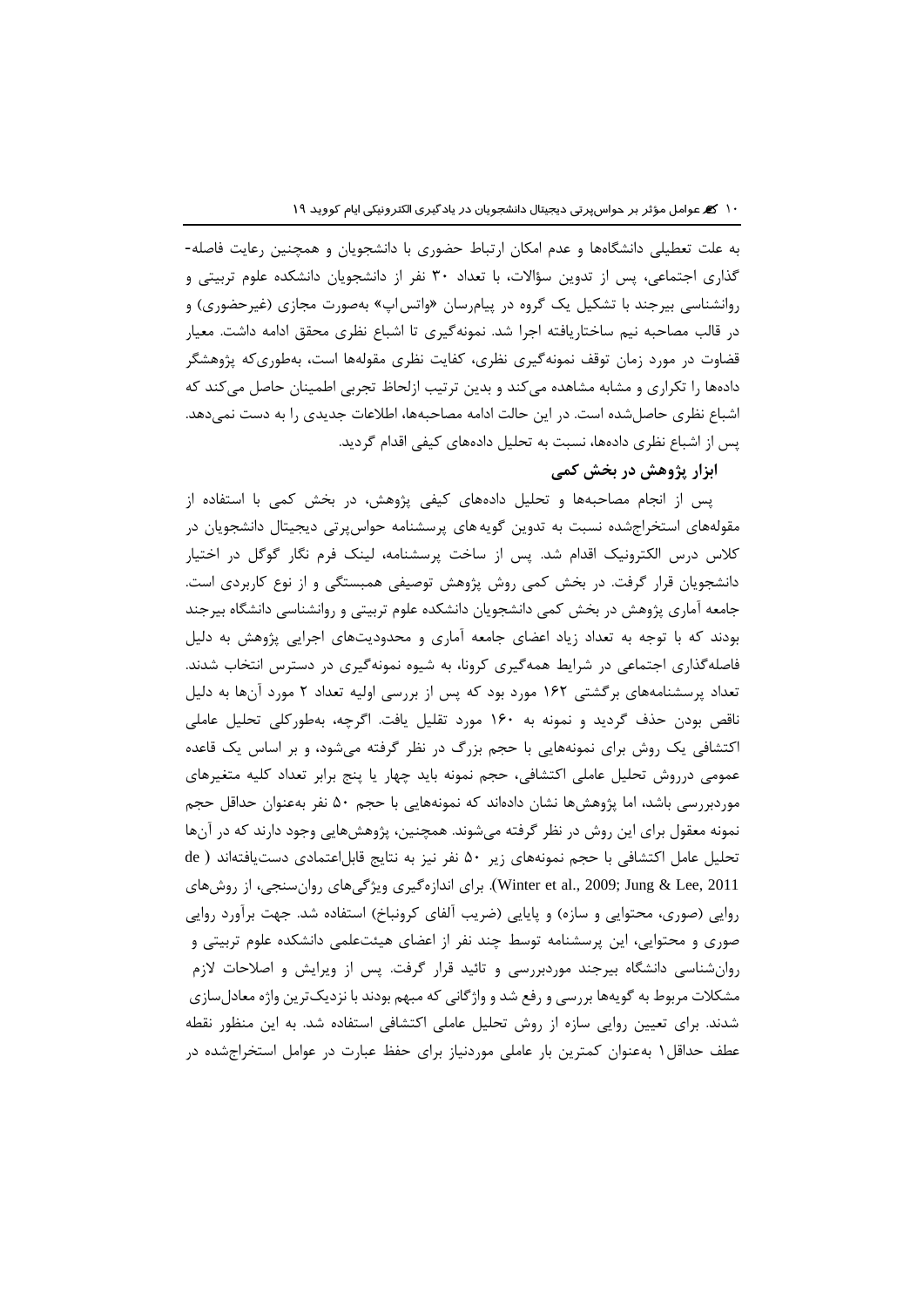نظر گرفته شد. پس از استخراج عوامل و عبارات در نظر گرفته در هر عامل، میزان همخوانی این عوامل با مفهوم اصلی و ابعاد آن موردبررسی واقع شد. بعالوه، برای تعیین میزان همبستگی بین خرده مقیاسهای پرسشنامه و نمره کل از محاسبه ضریب همبستگی پیرسون استفاده شد. همچنین، پایایی پرسشنامه مذکور با استفاده از روش همسانی درونی با بهرهگیری از ضریب آلفای کرونباخ موردبررسی قرار گرفت. این ابزار شامل46 گویه در طیف لیکرت بود. شیوه پاسخگویی مشارکتکنندگان به هریک از گویه های پرسشنامه به این صورت بود که آزمودنیهاهر یک از گویهها را مطالعه کرده، سپس دریک طیف از **)۱( کامالً مخالفم، )۲( مخالفم، )3( تا حدودی موافقم، )۴( موافقم و )5( کامالً موافقم** نظرات خود را در مورد عوامل مؤثر بر حواسپرتی دیجیتال در آموزش الکترونیکی مشخص نمودند. در این پژوهش جهت تجزیهوتحلیل داده از نرمافزار 24 SPSS استفاده شد.

# **یافتههای پژوهش**

طرح اولیه پرسشنامهی ابزار شناسایی حواسپرتی دیجیتال دانشجویان و عوامل مؤثر بر آن در آموزش الکترونیکی در قالب 46 گویه صورت گرفت. پس از تدوین پرسشنامه، این انتظار میرفت که هر یک از گویههای آن، یک بعد از ابعاد حواسپرتی دیجیتال دانشجویان را بسنجد. پسازآن، این ابزار در قالب فرم نگار گوگل طراحی و بازنشر شد و در اختیار دانشجویان قرار گرفت. مشارکتکنندگان نیز، با درج پاسخ خود، درنهایت فرم الکترونیکی پرسشنامه را ارائه دادند و بهاینترتیب جمعآوری اطالعات صورت گرفت. در این پژوهش، حداقل بار عاملی 0/33 در نظر گرفته شد. این میزان بار عاملی به معنای حداقل میزان همبستگی قابلقبول بین هر ماده و عامل استخراجشده تعیین گردید )2019 .,al et Ayati). تحلیل عامل دادهها با استفاده از روش مؤلفههای اصلی با چرخش واریماکس منجر به شناسایی و استخراج 7 عامل گردید. الزم به ذکر است که برخی از سؤاالت به دلیل عدم بارگزاری بر روی هیچیک از عوامل و یا به دلیل نداشتن حداقل بار عاملی (۱۳۳) از تحلیل حذف شدند. برخی دیگر از گویهها که تعداد آنها اندک بود نیز از همان ابتدا حذف و به تحلیل وارد نشدند. درمجموع 32 گویه مورد تحلیل قرار گرفت.

قبل از انجام تحلیل عاملی اطالعات جمعیتشناسی مربوط به آزمودنیها به همراه فراوانی و درصد آنها به تفکیک جنسیت و محل سکونت در جدول 1 گزارششده است. همانطور که در این جدول مشاهده میشود، غالب شرکتکنندگان در پژوهش حاضر را دانشجویان دختر با حدود %84 تشکیل میدهند که از این تعداد حدود %65 آنان در مناطق شهری ساکن بودهاند.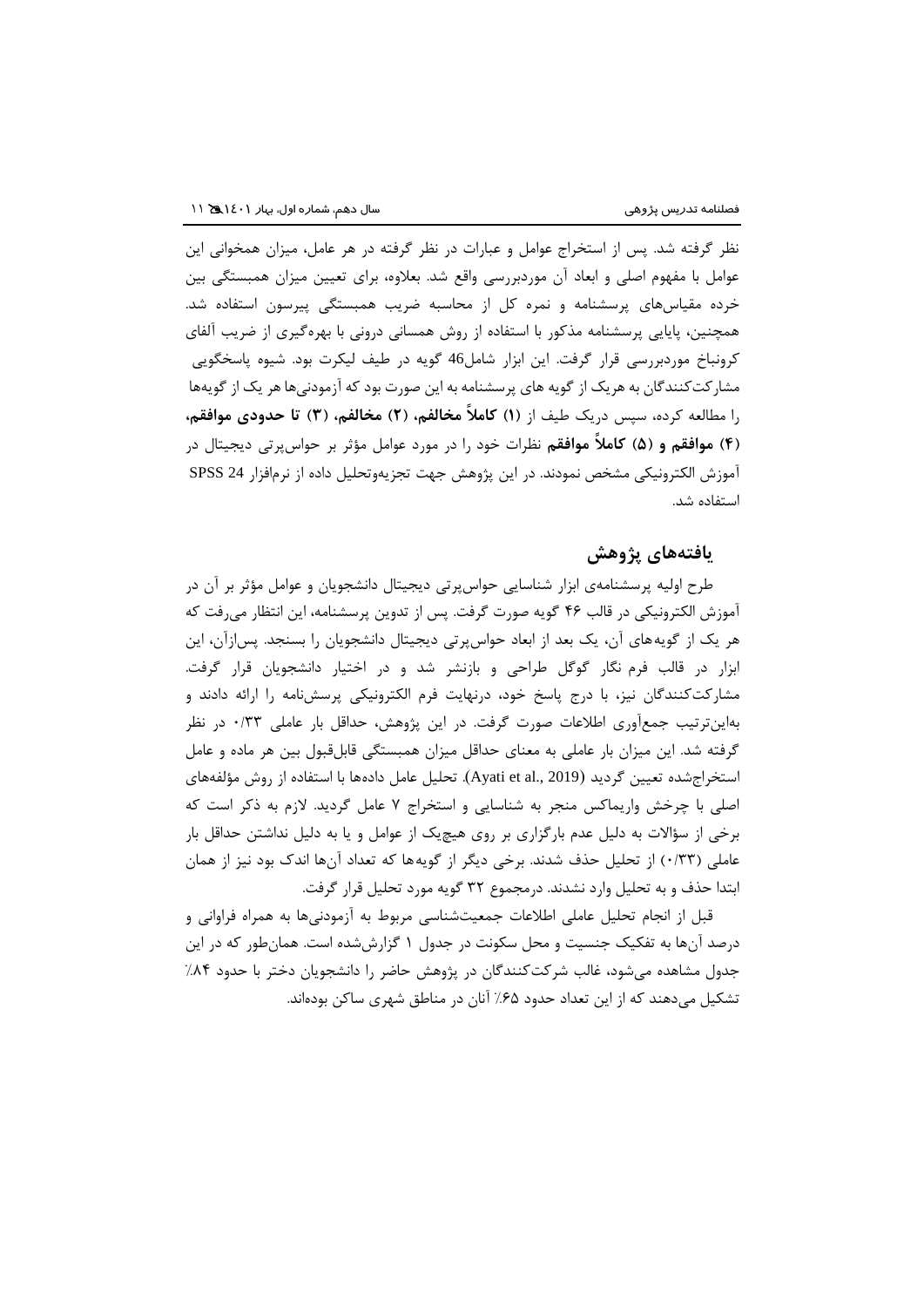|                                 | فراوانی و درصد کل | سكونت     | مشاركت كنندگان |           |  |
|---------------------------------|-------------------|-----------|----------------|-----------|--|
| درصد کل                         | درصد به تفکیک     | فرواني    |                |           |  |
| $\lambda \Upsilon / V \Delta$ / | ۷۶۵               | $\cdot$ ۴ | شهري           | دانشجويان |  |
|                                 | 18/40 %           | ٣٠        | روستايى        | دختر      |  |
| 181257.                         | $9/7V\Delta$ %    | ۱۵        | شهري           | دانشجويان |  |
|                                 | $9/NVQ$ %         |           | روستايى        | پسر       |  |
| $7 \cdot \cdot$                 | $7 \cdot \cdot$   | ۱۶۰       |                | کا .      |  |

**جدول :۱ اطالعات جمعیتشناسی مربوط به آزمودنیها به تفکیک جنس و محل سکونت آنان**

# **بررسی سؤاالت پژوهش**

**سؤال اول: روایی سازه ابزار حواسپرتی دیجیتال و عوامل مؤثر بر آن چگونه است؟** جهت پاسخ دادن به این سؤال قبل از انجام تحلیل عاملی، دو آزمون مقدماتی کفایت نمونهگیری کیسر و مایر)KMO )و آزمون کرویت بارتلت انجام شد. نتایج آزمون کفایت نمونهگیری KMO میزان 0/798را نشان داد که هر چه این مقدار به عدد 1 نزدیکتر باشد، نشاندهنده کفایت نمونهگیری بهتر برای تحلیل عاملی است.

|                           | $\cdot$ /y 9 $\lambda$ | آزمون كفايت نمونهگيري (KMO)   |
|---------------------------|------------------------|-------------------------------|
| 5589/448                  |                        | ازمون کرویت بارتلت (Bartlett) |
| ۴۹۶                       | DF                     |                               |
| $\cdot$ / $\cdot$ $\cdot$ | Sig                    |                               |

**جدول:۲ نتایج آزمون کفایت نمونهگیری کیسر-مایر و کرویت بارتلت**

همانطور که در جدول 2 مشاهده میشود، آزمون کرویت بارتلت نیز ازنظر آماری معنادار است. به این مفهوم که فرض مخالف تأیید میشود؛ یعنی بین متغیرها همبستگی معناداری وجود دارد  $P < 0.000$ , DF=496,  $X^2 = 2369.346$ 

بنابراین، نتایج آزمونهای کیسر-مایر و بارتلت نشاندهنده تناسب برای تحلیل عاملی و وجود روابط قابلکشف بین متغیرهای پژوهش است. پس از مشاهده نتایج آزمونهای کفایت و کرویت، نمودار سنگریزه و فاصله عوامل استخراجشده مدنظر قرار گرفت. همانطور که در شکل1 مشاهده میگردد تعداد 7 عامل بافاصله بیشتری نسبت به سایر عوامل قابلتشخیص است و میتوان جهت انجام تحلیل مورداستفاده قرار گیرد.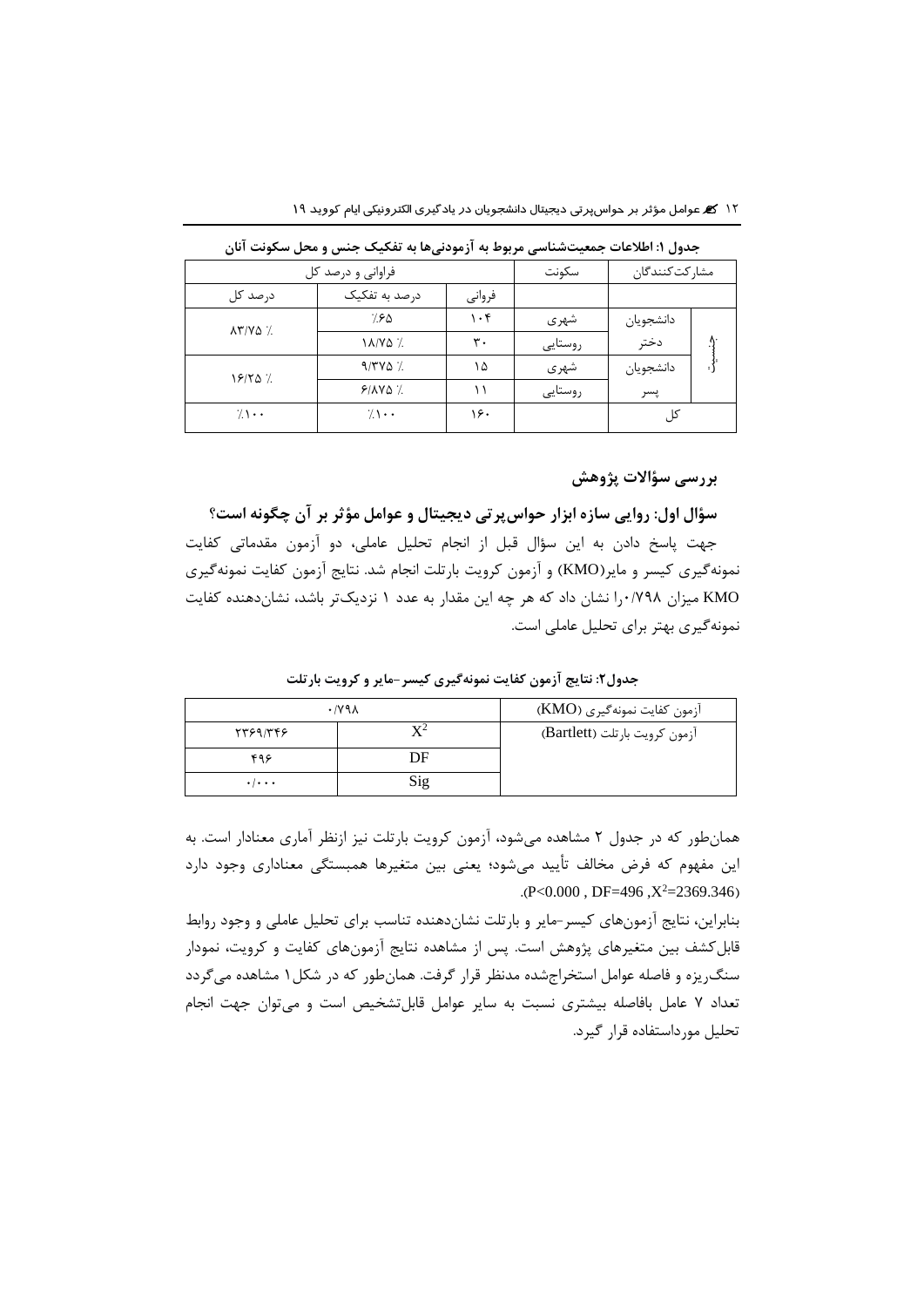

|                                 | مقادير عناصر استخراجي چرخش |                    |                     | مقادير استخراجشده |                           |                        | مقادير ويژه اوليه |                           | عامل         |
|---------------------------------|----------------------------|--------------------|---------------------|-------------------|---------------------------|------------------------|-------------------|---------------------------|--------------|
|                                 | ىافتە                      |                    |                     |                   |                           |                        |                   |                           |              |
| $\%$                            | واريانس %                  | کل                 | $\%$                | واريانس %         | کل                        | %                      | واريانس %         | کل                        |              |
| تراكمي                          |                            |                    | تراكمي              |                   |                           | تراكمي                 |                   |                           |              |
| 1.76                            | 1.76                       | $T/T\Delta$        | $Y\Delta/VP$        | <b>TAIVE</b>      | $\lambda$ /٢۴             | <b>TAIVE</b>           | <b>TAIVE</b>      | $\lambda$ /٢۴             |              |
| $Y \cdot 199$                   | 1.199                      | $\tau/\tau \Delta$ | <b>٣۶/٣٧</b>        | 1.191             | $\mathbf{r}/\mathbf{r}$ 9 | T5/YY                  | 1.191             | $\mathbf{r}/\mathbf{r}$ 9 | ٢            |
| $\mathbf{r} \cdot / \mathbf{A}$ | 9/18                       | $T/\Omega$         | FT/TT               | 9/9               | Y/YY                      | FT/TT                  | 9/99              | Y/YY                      | ٣            |
| T9/9V                           | 9/19                       | 7/99               | 49/61               | 5180              | 7.5                       | 49181                  | 510               | $Y/\cdot Y$               | ۴            |
| $f\Lambda/\Upsilon$             | $\Lambda/\tau\tau$         | ۲۱۶۶               | $\Delta f/\gamma$   | $F/F\Delta$       | 1/fT                      | $\Delta f/\gamma$      | $F/F\Delta$       | 1/fT                      | ۵            |
| $\Delta\Delta/\mathfrak{F}$     | $Y/\rightarrow$            | Y/YY               | $\Delta\lambda$ /٣٧ | Y/YY              | $1/\Gamma \Delta$         | $\Delta\lambda/\tau$ Y | f/T               | $1/\tau \Delta$           | ۶            |
| 51/95                           | 9/27                       | $Y/\cdot \Lambda$  | 51/97               | $T/\Delta P$      | 1/15                      | 51/95                  | $T/\Delta P$      | 1/15                      | $\mathsf{v}$ |

**جدول:3 کل واریانس تبیین شده بهوسیله تحلیل عاملی اکتشافی**

تحلیل عوامل مادهها پس از 5 چرخش به بهترین و مناسبترین ساختار تحلیل عاملی دستیافت. این امر منجر بهقرار گرفتن 4 ماده روی عامل اول، 6 ماده بر روی عامل دوم، 5 ماده بر روی عامل سوم، 4 ماده بر روی عامل چهارم، 5 ماده روی عامل پنجم، 4 ماده روی عامل ششم و 4 ماده روی عامل هفتم گردید. در جدول 3 واریانس تبیین شده و واریانس تراکمی تبیین شده و تعداد مادهها در هر عامل نشان دادهشده است. همانطور که دیده میشود 7 عامل استخراجشده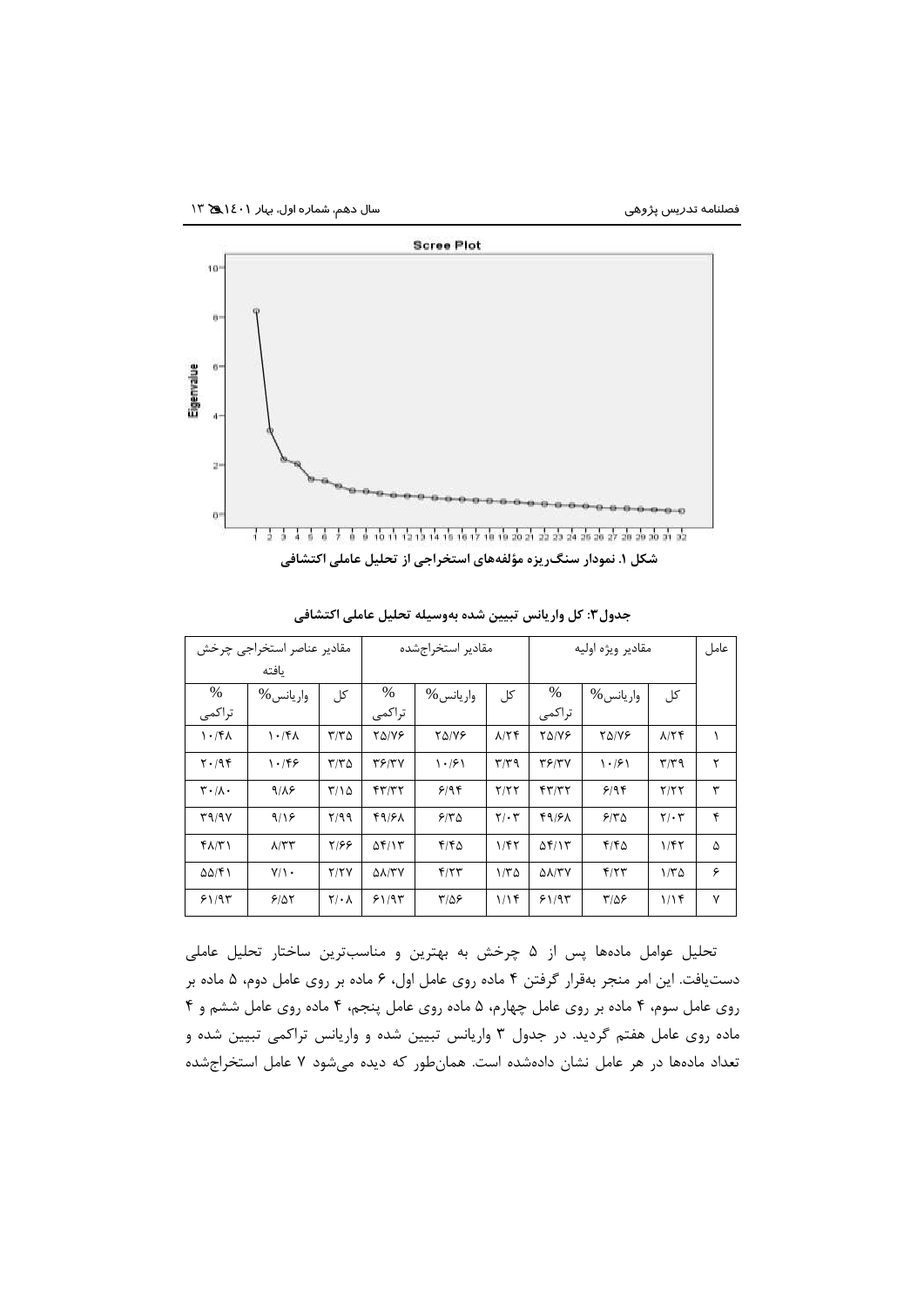62% واریانس کل پرسشنامه را تبیین میکند. در این پژوهش نیز برای شناسایی سادهتر عوامل مؤثر بر حواسپرتی دیجیتال از روش تحلیل عاملی به روش مؤلفههای اصلی و چرخش واریماکس استفاده گردید. در جدول 4 ماتریس عاملی پس از چرخش واریماکس نشان دادهشده است.

| گويەھا/سؤالات پرسشنامە             |                     |                         |   | عامل استخراجشده |   |   |   |
|------------------------------------|---------------------|-------------------------|---|-----------------|---|---|---|
|                                    | $\lambda$           | ٢                       | ٣ | ۴               | Δ | ۶ | ٧ |
| هنگام شرکت در کلاسهای مجازی        | $\Delta \mathbf{Y}$ |                         |   |                 |   |   |   |
| استفاده از برنامهها و سایتهای دیگر |                     |                         |   |                 |   |   |   |
| باعث می شود بیشتر دچار حواسپرتی    |                     |                         |   |                 |   |   |   |
| بشوم.                              |                     |                         |   |                 |   |   |   |
| هنگام شرکت در کلاس های مجازی       | $/YV\Delta$         |                         |   |                 |   |   |   |
| جستجوی غیرارادی در اینترنت باعث    |                     |                         |   |                 |   |   |   |
| میشود بیشتر دچار حواس پرتی بشوم.   |                     |                         |   |                 |   |   |   |
| هنگام شرکت در کلاسهای مجازی،       | 100 <sup>T</sup>    |                         |   |                 |   |   |   |
| حواسم به شبکههای اجتماعی           |                     |                         |   |                 |   |   |   |
| (اینستاگرام، تلگرام و واتس اپ) پرت |                     |                         |   |                 |   |   |   |
| مىشود.                             |                     |                         |   |                 |   |   |   |
| هنگام شرکت در کلاسهای مجازی چت     | 1051                |                         |   |                 |   |   |   |
| ساير دانشجويان داخل كلاس باعث      |                     |                         |   |                 |   |   |   |
| میشود بیشتر دچار حواسپرتی بشوم.    |                     |                         |   |                 |   |   |   |
| عدم جذابیت درس باعث میشود بیشتر    |                     | $\overline{N\Delta}$    |   |                 |   |   |   |
| دچار حواسپرتی بشوم.                |                     |                         |   |                 |   |   |   |
| كم توانى استاد در مديريت كلاس باعث |                     | $/ Y \uparrow \uparrow$ |   |                 |   |   |   |
| میشود بیشتر دچار حواسپرتی بشوم.    |                     |                         |   |                 |   |   |   |
| ازنظر من، هنگام شركت در كلاس هاى   |                     | ۶۸۳/                    |   |                 |   |   |   |
| مجازى نامطلوب بودن استاد خاص، باعث |                     |                         |   |                 |   |   |   |
| میشود بیشتر دچار حواس پرتی بشوم.   |                     |                         |   |                 |   |   |   |
| ازنظر من، هنگام شركت در كلاس هاى   |                     | 1565                    |   |                 |   |   |   |
| مجازی بی اهمیت بودن درس خاص، باعث  |                     |                         |   |                 |   |   |   |
| میشود بیشتر دچار حواس پرتی بشوم.   |                     |                         |   |                 |   |   |   |
| نارضایتی از کلاس مجازی باعث می شود |                     | ۱۵۴۱                    |   |                 |   |   |   |
| بیشتر دچار حواسپرتی بشوم.          |                     |                         |   |                 |   |   |   |
| اینکه هنگام شرکت در کلاسهای        |                     | 1557                    |   |                 |   |   |   |
| مجازی، توسط استاد دیده نمی شوم،    |                     |                         |   |                 |   |   |   |

**جدول :۴ مادهها و بارهای عاملی آنها بعد از چرخش**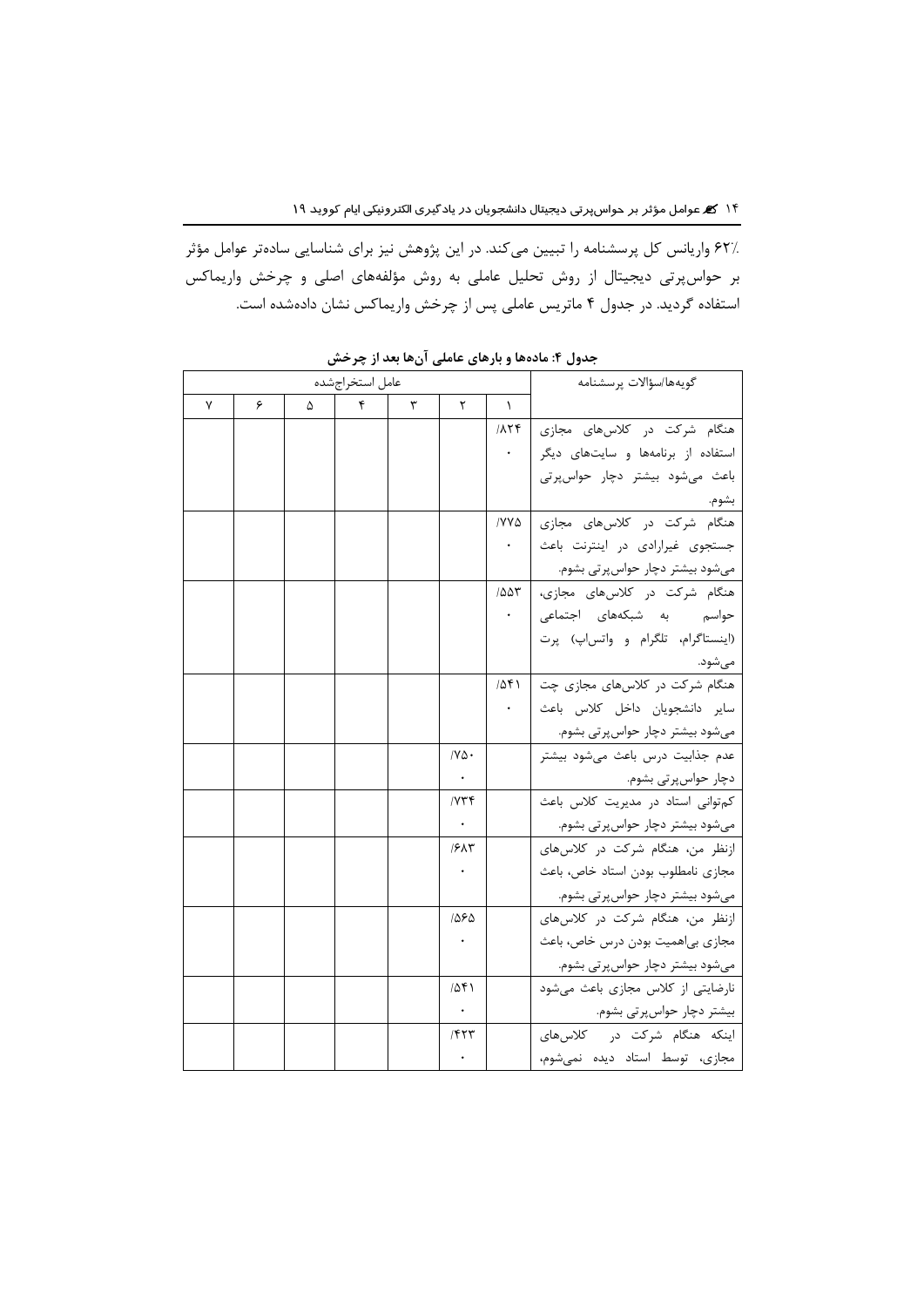|  |                                     |                             |                            |  | بیشتر من را دچار حواسپرتی میکند.            |
|--|-------------------------------------|-----------------------------|----------------------------|--|---------------------------------------------|
|  |                                     |                             | ۰/۸۴۹                      |  | بهطورکلی، در مقایسه با کلاس های             |
|  |                                     |                             |                            |  | حضوري احساس مي كنم بعد از                   |
|  |                                     |                             |                            |  | الكترونيكي شدن آموزشها، انگيزه و            |
|  |                                     |                             |                            |  | علاقه من به یادگیری بیشتر شده است.          |
|  |                                     |                             | ۰/۸۱۱                      |  | بهطوركلي، بعد از الكترونيكي شدن             |
|  |                                     |                             |                            |  | آموزشها، در مقایسه باکلاسهای                |
|  |                                     |                             |                            |  | حضوری احساس میکنم بهتر یاد                  |
|  |                                     |                             |                            |  | مي گيرم.                                    |
|  |                                     |                             | ۰/۷۸۶                      |  | برای من، یادگرفتن در کلاس مجازی بهتر        |
|  |                                     |                             |                            |  | و لذتبخشتر از کلاس حضوری است.               |
|  |                                     |                             | $\cdot$ /Y $\cdot$ $\cdot$ |  | بعد از ایام کرونا هم ترجیح میدهم            |
|  |                                     |                             |                            |  | حداقل یک درس از دروس خود را به              |
|  |                                     |                             |                            |  | روش الكترونيكي بگذرانم.                     |
|  |                                     |                             | $\cdot$ /۶ $\cdot$ ۸       |  | خیلی دوست دارم کرونا تمام شود و             |
|  |                                     |                             |                            |  | كلاسها حضوري برگزار شود.                    |
|  |                                     | $\cdot$ / $\wedge$ ) $\vee$ |                            |  | در کلاسهایی که استاد فقط از صدا             |
|  |                                     |                             |                            |  | استفاده میکند، حواسم بیشتر پرت              |
|  |                                     | ۰/۷۸۹                       |                            |  | مىشود.<br>در کلاس های مجازی که استاد دوربین |
|  |                                     |                             |                            |  | خود را روشن نمیکند، حواسم بیشتر             |
|  |                                     |                             |                            |  | پرت میشود.                                  |
|  |                                     | ۱۶۴۵                        |                            |  | در کلاسهایی که استاد از دانشجویان           |
|  |                                     |                             |                            |  | میخواهد دوربینهای خود را فعال کنند،         |
|  |                                     |                             |                            |  | حواسم کمتر پرت میشود.                       |
|  |                                     | ۰/۳۵۸                       |                            |  | عدم برقراري تعامل دوجانبه با استاد باعث     |
|  |                                     |                             |                            |  | میشود بیشتر دچار حواسپرتی بشوم.             |
|  | $\cdot$ / $\vee$ $\vee$ $\triangle$ |                             |                            |  | هنگام شرکت در کلاس های مجازی،               |
|  |                                     |                             |                            |  | حواسم به کارهای خانه پرت میشود.             |
|  | $\cdot$ /۶۷ $\cdot$                 |                             |                            |  | هنگام شرکت در کلاسهای مجازی،                |
|  |                                     |                             |                            |  | حواسم پرت میشود.                            |
|  | ۱۶۳۵.                               |                             |                            |  | هنگام شرکت در کلاسهای مجازی،                |
|  |                                     |                             |                            |  | پاسخدهی به تماس های ضروری حواسم را          |
|  |                                     |                             |                            |  | پرت میکند.                                  |
|  | .7018                               |                             |                            |  | هنگام شرکت در کلاس های مجازی، انجام         |
|  |                                     |                             |                            |  |                                             |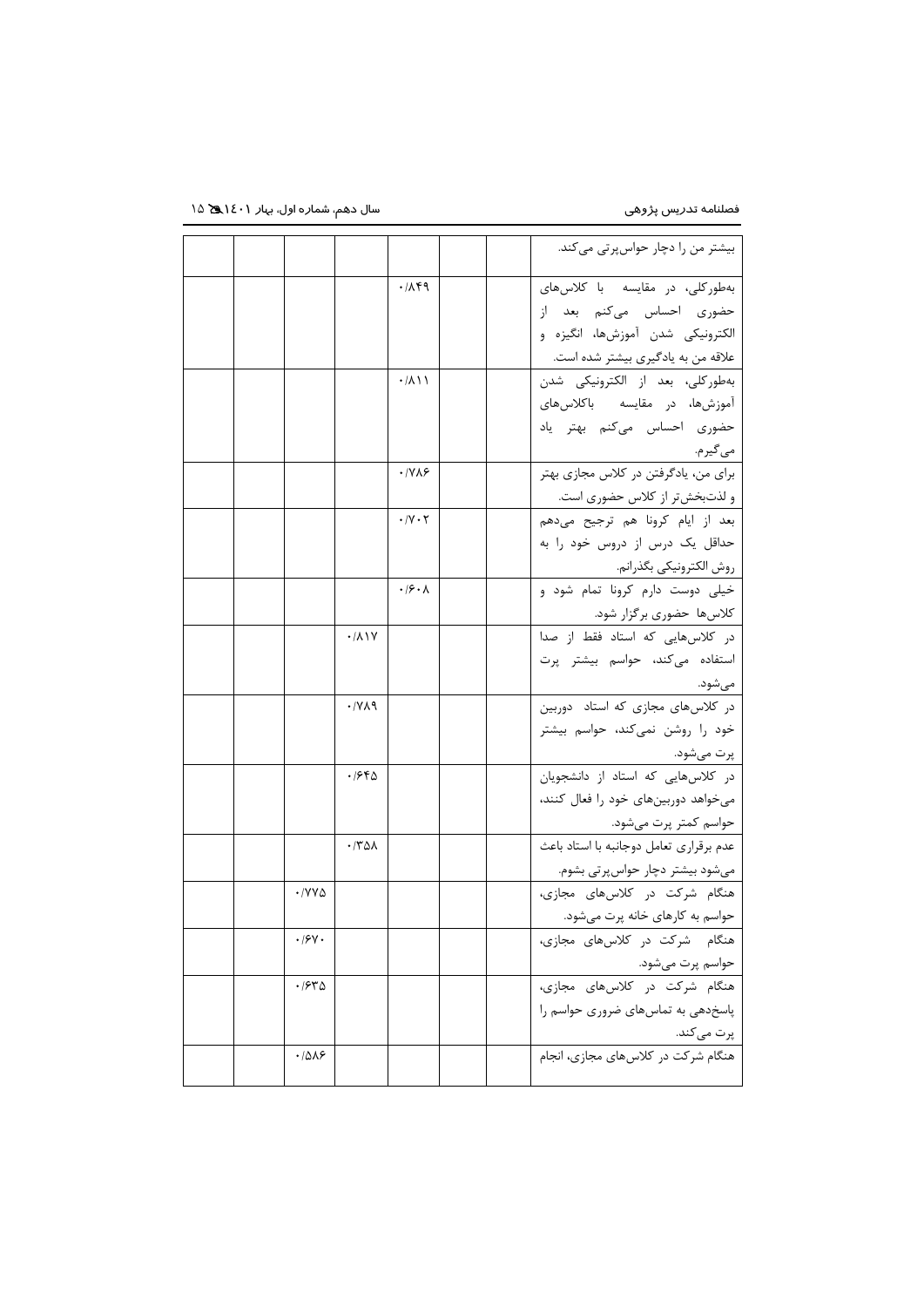|                                        |                             |                   |  |  | کارهای شخصی حواسم را پرت می کند.     |
|----------------------------------------|-----------------------------|-------------------|--|--|--------------------------------------|
|                                        |                             | .159 <sub>A</sub> |  |  | هنگام شرکت در کلاس های مجازی،        |
|                                        |                             |                   |  |  | چرت میزنم و حواسم پرت میشود.         |
|                                        | $\cdot$ /Y $\cdot$ Y        |                   |  |  | تشويق دانشجويان فعال در كلاس باعث    |
|                                        |                             |                   |  |  | میشود کمتر حواسم پرت بشود.           |
|                                        | .7991                       |                   |  |  | مشارکت گروهی و فعالانه دانشجویان در  |
|                                        |                             |                   |  |  | تدریس باعث میشود کمتر حواسم پرت      |
|                                        |                             |                   |  |  | بشود.                                |
|                                        | .1951                       |                   |  |  | تعیین نمره منفی برای دانشجویان کسل و |
|                                        |                             |                   |  |  | غیرفعال باعث میشود کمتر دچار         |
|                                        |                             |                   |  |  | حواس پر تي بشوم.                     |
|                                        | $\cdot$ /٣ $\Lambda\Lambda$ |                   |  |  | در کلاسهایی که استاد از دانشجویان    |
|                                        |                             |                   |  |  | سؤال میپرسد، حواسم کمتر پرت          |
|                                        |                             |                   |  |  | مے شود.                              |
| .1991                                  |                             |                   |  |  | روش تدريس سخنرانى محض استاد،         |
|                                        |                             |                   |  |  | باعث حواس پرتی من شود.               |
| .1999                                  |                             |                   |  |  | عدم استفاده از روش تدريس فعال توسط   |
|                                        |                             |                   |  |  | استاد باعث حواسپرتی من میشود.        |
| .7000                                  |                             |                   |  |  | عدم درگیری با درس بیشتر حواسم را     |
|                                        |                             |                   |  |  | پرت میکند.                           |
| $\cdot$ $ \mathbf{r}\mathbf{r}\rangle$ |                             |                   |  |  | بلاتكليفي وعدم اطلاع از روند تدريس   |
|                                        |                             |                   |  |  | درس و مباحث کلاس مجازی حواسم را      |
|                                        |                             |                   |  |  | پرت می کند.                          |

16 عوامل مؤثر بر حواسپرتی دیجیتال دانشجویان در یادگیری الکترونیکی ایام کووید 19

پس از تعیین عاملهای استخراجشده با توجه به محتوای مؤلفههای هر عامل، نامگذاری هر عامل انجام گرفت. مؤلفههای عامل اول بیشتر با »حواسپرتی دیجیتال« مرتبط است. بارهای عاملی در این بخش از 0/541)سؤال4( تا 0/824)سؤال1( متغیر است. مؤلفهها در عامل دوم بیشتر متوجه »درس و استاد« است. در این عامل، بارهای عاملی از 0/423 )سؤال 10( تا 0/750 )سؤال 5( در نوسان است. در عامل سوم، مؤلفهها تداعیکننده عنوان»نگرش به آموزش الکترونیکی در دوران کووید» هستند که بارهای عاملی ۰/۶۰۸ (سؤال ۱۵) و ۰/۸۴۹ (سؤال ۱۱) به ترتیب کمترین و بیشترین میزان را به خود اختصاص دادهاند. مؤلفههای عامل چهارم با عنوان »روش تدریس« نامگذاری شدهاند. بارهای عاملی این عامل نیز از 0/358 )سؤال19( تا 0/817 )سؤال16( در تغییر است. در عامل پنجم که با برچسب »حواسپرتی متداول« عنوان گذاری شدهاند، بارهای عاملی از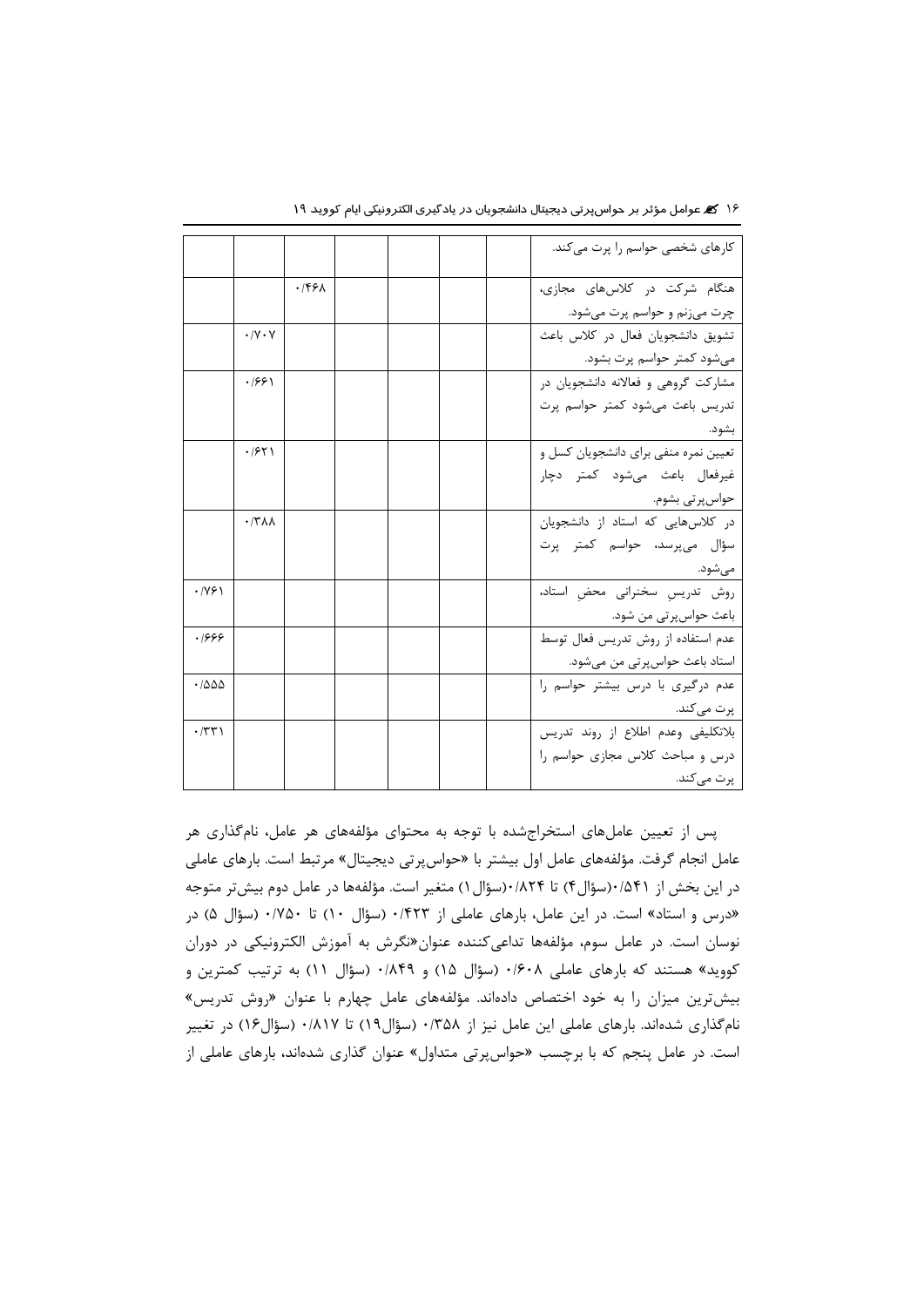0/468در )سؤال24( تا 0/775 در)سؤال20( متغیر است. عامل ششم با عنوان »فنون مدیریت حواسپرتی» مشخص شده است. دامنه بارهای عاملی در متغیرهای این عامل از ۰/۳۸۸ در )سؤال28( تا 0/707 در )سؤال25( در نوسان است. باالخره عامل آخر با عنوان »تدریس تعاملی« نامگذاری و دامنه بارهای عاملی در این عامل از ۰/۳۳۱ در (سؤال ۳۲) تا ۰/۷۶۱ در (سؤال۲۹) متغیر است.

## **.۲ پایایی این ابزار چگونه است؟**

پایایی را عبارت از قابلیت تکرارپذیری نتایج آزمون میدانند؛ بدین معنی که اگر آزمونی در رابطه با تعدادی از آزمودنیها تکرار شود، نتایج مشابهی منتج گردد.

| ضرايب ألفاي كرونباخ     | خرده مقياسها                            | شمار ه |
|-------------------------|-----------------------------------------|--------|
| $\cdot$ / Y $\wedge$    | حواس پر تی دیجیتال                      |        |
| $\cdot/\lambda$ .       | درس و استاد                             |        |
| $\cdot/\lambda$         | نگرش به آموزش الکترونیکی در دوران کووید | ٣      |
| .1YY                    | روش تدريس                               | ۴      |
| $\cdot$ / $\vee$ $\vee$ | حواس پر تی متداول                       | ۵      |
| .199                    | فنون مديريت حواس پر تي                  | ç      |
| .199                    | تدريس تعاملي                            | ٧      |
| $\cdot/\lambda\lambda$  | کا ،                                    | ٨      |

**جدول:5 ضرایب آلفای کرونباخ پرسشنامه و خرده مقیاسهای آن به تفکیک**

بررسی یافتهها حاکی از آن است که پرسشنامه عوامل مؤثر بر حواسپرتی دیجیتال دانشجویان در آموزش الکترونیکی از پایایی مطلوبی در جامعه موردپژوهش برخوردار است. جهت برآورد پایایی مقیاس موردنظر، از روش همسانی درونی (آلفای کرونباخ) استفاده شد. ضرایب آلفای کرونباخ به ترتیب در عامل اول (۷۸۳)، عامل دوم (۰/۸۰۱)، عامل سوم (۰/۸۱۸)، عامل چهارم (۰/۷۳۴)، عامل پنجم (۱٬۷۷۸)، عامل ششم (۱٬۶۹۶) و عامل هفتم (۱٬۷۶۱) به دست آمد. همچنین ضریب آلفای کرونباخ کل پرسشنامه 0/884 محاسبه شد که همگی نشان از پایایی مطلوب ابزار موردنظر است. ضرایب آلفای کرونباخ برای کل پرسشنامه و خرده مقیاسها در جدول )5( آمده است.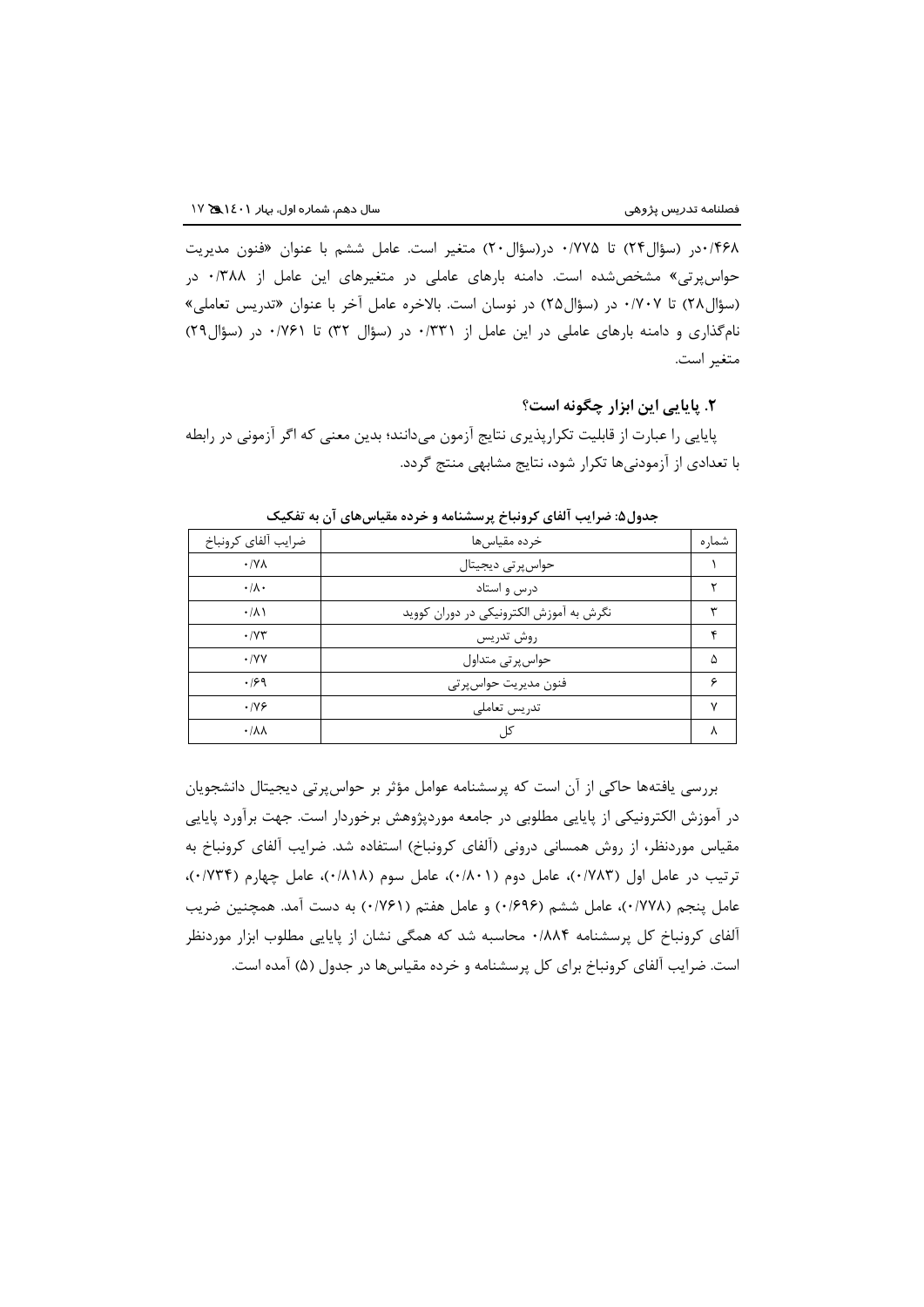### **.3 همبستگی بین نمره کل و خرده مقیاسهاچگونه است؟**

برای محاسبه بین نمره کل پرسشنامه و خرده مقیاسهای آن از ضریب همبستگی پیرسون استفاده شد. نتایج، همبستگی بین خرده مقیاسهای پرسشنامه و نمره کل آن را در دامنه بین 0/27 تا 0/73 نشان داد .بهاینترتیب شش خرده مقیاس حواسپرتی دیجیتال، درس و استاد، تدریس، حواسپرتی متداول، فنون مدیریت حواسپرتی و تدریس تعاملی همبستگی باالیی با نمره کل مقیاس دارد و تنها خرده مقیاس نگرش به آموزش الکترونیکی در دوران کووید همبستگی تقریباً متوسطی با نمره کل دارد. همچنین باید توجه داشت که این همبستگیها مثبت و در سطح 0/01 معنادار است. ضرایب همبستگی در جدول (۶) نشان دادهشده است.

| کل                       | تدريس<br>تعاملي          | مديريت<br>حواس پر تی  | حواس پر تی<br>معمول      | تدريس                           | نگرش به<br>أموزش<br>الكترونيكي | درس و<br>استاد                     | حواس پر تی<br>ديجيتال               | خرده<br>مقياسها و<br>کل        |
|--------------------------|--------------------------|-----------------------|--------------------------|---------------------------------|--------------------------------|------------------------------------|-------------------------------------|--------------------------------|
|                          |                          |                       |                          |                                 |                                |                                    | $\lambda$                           | حواس پر تی<br>ديجيتال          |
|                          |                          |                       |                          |                                 |                                | $\lambda$                          | $^{**}\cdot/\Delta$ \               | درس و<br>استاد                 |
|                          |                          |                       |                          |                                 | ١                              | $-\cdot/\lambda$                   | $\cdot$ / $\cdot$ $\varphi$         | نگرش به<br>آموزش<br>الكترونيكي |
|                          |                          |                       | $\overline{\phantom{a}}$ | ١                               | $\cdot$ / $\cdot$ $\Delta$     | $^{**}\cdot/\mathfrak{f}$ )        | $^{\ast\ast}\cdot$ /٣۶              | تدريس                          |
|                          |                          |                       | $\lambda$                | $^{**}\cdot/\mathfrak{f}\cdot$  | $- \cdot / \cdot 5$            | ${}^{**}\cdot/\Delta$ .            | ${}^{**}\cdot$ / $\Delta$ $\varphi$ | حواس پر تی<br>متداول           |
|                          | $\overline{\phantom{0}}$ | $\lambda$             | $^{\ast\ast}\cdot$ /٢٩   | $\gamma\gamma, \ast^*$          | $\cdot/11$                     | ${}^{**}\cdot/75$                  | $^{**} \cdot / 70$                  | مديريت<br>حواس پر تی           |
| $\overline{\phantom{0}}$ | $\lambda$                | $^{**}$ - $/\Delta$ \ | ${}^{**}\cdot$ /٣۶       | $^{**}$ - / $\uparrow \upDelta$ | $\cdot/\cdot7$                 | $^{**}$ - $/ \Delta \Delta \Delta$ | $**$ $\cdot$ /۴۸                    | تدريس<br>تعاملى                |
| ١                        | $^{**}$ $\cdot$ /Y۲      | $^{**} \cdot 199$     | $*^*$ /۶۹                | $***$ ./۶۹                      | $^{**}$ . /۲۷                  | $^{**}$ . /<br>Y٢                  | $^{**}$ . /<br>Y٣                   | کل                             |

**جدول :6ضرایب همبستگی بین نمره کل و خرده مقیاسهای پرسشنامه**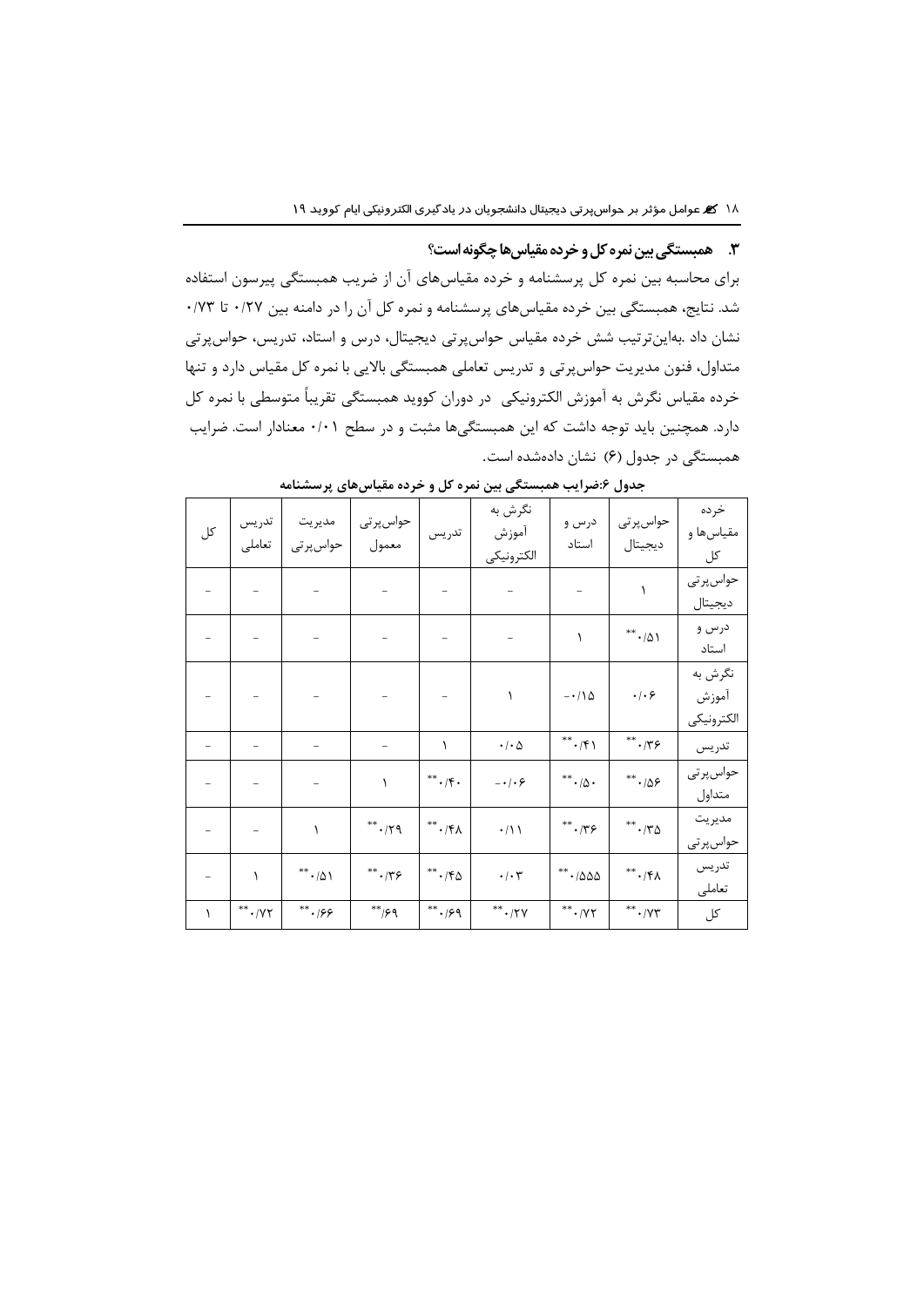#### **بحث و نتیجهگیری**

در پژوهش حاضر به اعتبار یابی ابزار شناسایی حواسپرتی دیجیتال دانشجویان و عوامل مؤثر بر آن در آموزش الکترونیکی پرداخته و عوامل سازنده مقیاس بررسی شد. روایی و پایایی و همچنین مهمترین متغیرهای پیشبین حواسپرتی دیجیتال دانشجویان موردبررسی واقع گردید. یافتههای پژوهش نشان داد که ابزار مذکور از روایی و پایایی مطلوبی برخوردار است. در پژوهش حاضر، تحلیل عاملی اکتشافی با روش تحلیل مؤلفههای اصلی و با بهکارگیری چرخش واریماکس بر دادههای حاصل از اجرای پرسشنامه در نمونه دانشجویان اجرا و منجر به استخراج 7 عامل شد. برای تعیین عاملها مراحل و گامهای زیر دنبال گردید. نخست؛ مواد پرسشنامه مذکور بهعنوان متغیرهای موردپژوهش انتخاب شدند.

در مرحله بعد؛ ماتریس همبستگی بین این متغیرها محاسبه شد. در ادامه فرآیند اعتبار یابی جهت اطمینان از کفایت حجم نمونه پژوهش، از آزمون کفایت حجم نمونه کیسر-مایر )KMO) استفاده شد. مقدار KMO در پژوهش حاضر 0/79 برآورد گردید که بیانکننده کفایت نمونه در حد مطلوب بوده است. در گام دوم، جهت اطمینان از عدم صفر بودن ماتریس همبستگی بین مواد آزمون که زیربنای تحلیل عاملی است، از آزمون کرویت بارتلت استفاده گردید. همانطور که قبالً در بخش یافتهها نشان داده شد، حاصل آزمون کرویت بارتلت درباره ماتریس همبستگی برای نمونه کل 2369/346 است که در سطح 0/000>P معنادار است که نشان از مطلوب بودن آن است. سپس به تحلیل عاملی پرداخته شد و پس از چند بار چرخش، مناسبترین و بهترین ساختار عاملی کشف شد. درنهایت یک پرسشنامه 32 گویهای با عنوان ابزار شناسایی حواسپرتی دیجیتال دانشجویان و عوامل مؤثر بر آن در آموزش الکترونیکی در دوران کووید تدوین گردید.

در مرحله بعد و پس از تعیین عوامل استخراجشده، با توجه به محتوای متغیرهای هر عامل نامی برای هریک از عوامل استخراجشده تعیین شد. مادههای عامل نخست بیشتر با حواسپرتی دیجیتالی دانشجویان در ارتباط است و واریانس بالاتری از کل دادهها را تبیین میکند. این عامل سؤالات زیر را دربرمی گیرد؛ هنگام شرکت در کالسهای مجازی استفاده از برنامهها و سایتهای دیگر باعث میشود بیشتر دچار حواسپرتی بشوم و ... . گویه های عامل دوم بیشتر به مقوله درس و استاد میپردازند و موارد زیر را دربرمی گیرد؛ عدم جذابیت درس باعث میشود بیشتر دچار حواسپرتی بشوم و .... . در عامل سوم متغیرها یادآور نگرش به آموزش الکترونیکی هستند و گویههایی ازجمله؛ بهطورکلی در مقایسه باکالسهای حضوری احساس میکنم بعد از الکترونیکی شدن آموزشها، انگیزه و عالقه من به یادگیری بیشتر شده است و ... . در عامل چهارم به روش تدریس پرداختهشده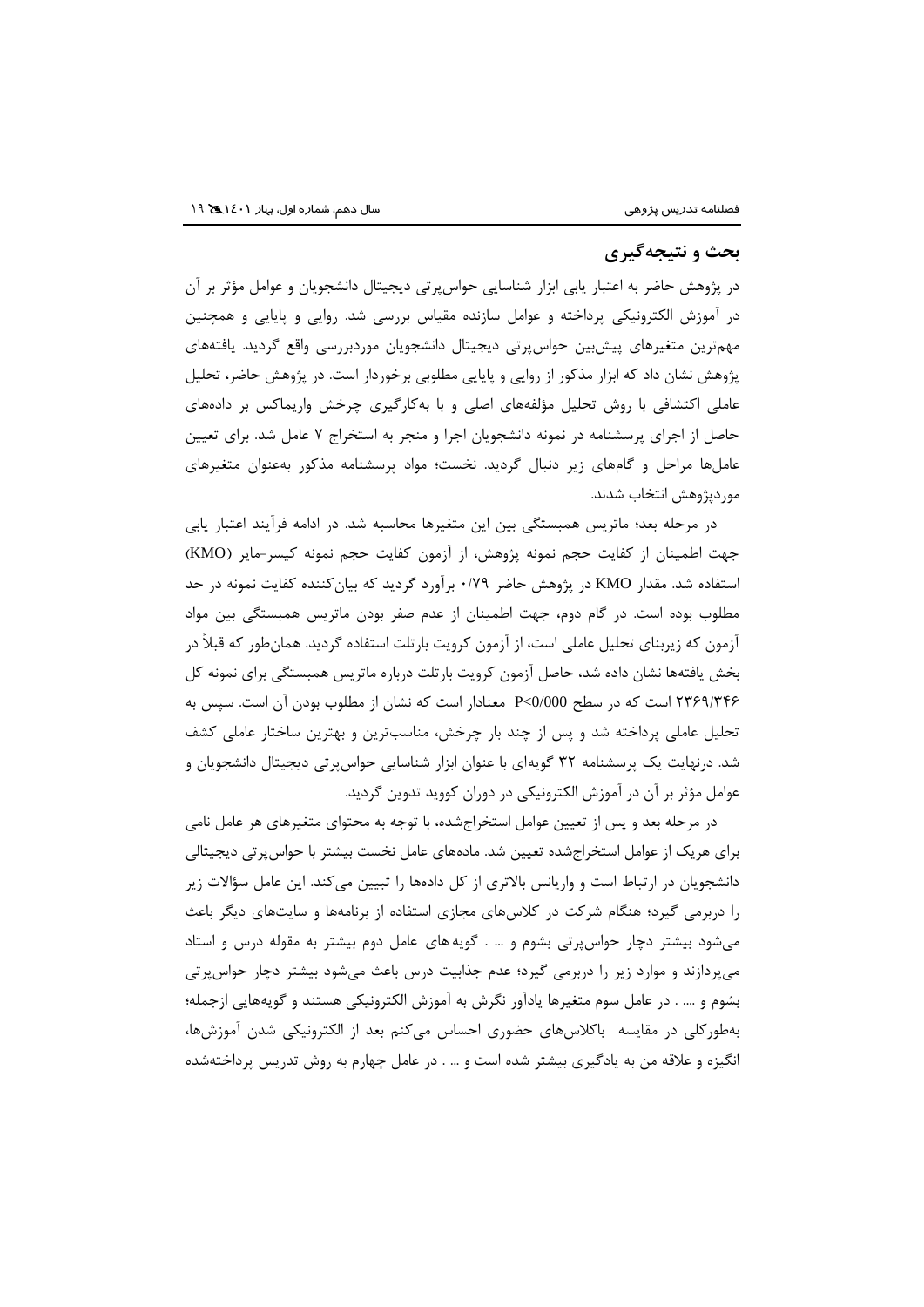است. این عامل گویه هایی چون؛ در کالسهایی که استاد فقط از صدا استفاده میکند، حواسم بیشتر پرت میشود و ... را شامل میشود. در عامل پنجم، حواسپرتی متداول بررسی میشود و گویههایی چون؛ هنگام شرکت در کالسهای مجازی، حواسم پرت انجام کارهای خانه میشود و ... را دربرمی گیرد. در عامل ششم، به موضوع فنون مدیریت حواسپرتی پرداختهشده است و گویه هایی چون؛ تشویق دانشجویان فعال در کالس باعث میشود کمتر دچار حواسپرتی بشوم و ... را دربرمی گیرد. باالخره در عامل هفتم به تدریس تعاملی پرداختهشده است و شامل گویه هایی چون؛ عدم استفاده از روش تدریس فعال توسط استاد باعث حواسپرتی من میشود و ... میشود.

همانطور که بیان شد، آنچه در طی دوران پاندمی کووید نگرانیهای زیادی ایجاد کرده بود، این مسئله بود که علیرغم حضور فیزیکی دانشجویان در کالسهای درس و شرکت آنان در حضوروغیاب و بحثهای کالسی، بازهم آنان دچار حواسپرتی میشوند. بنابراین، تعامل پنهان دانش آموزان با ابزارهای دیجیتالی آنها، شناسایی و مدیریت حواسپرتیهای دیجیتالی آنان بهعنوان چالشی مهم برای اساتید مطرح شد.

در رابطه با برخی ویژگیهای آموزش الکترونیکی و عوامل مؤثر بر حواسپرتی دیجیتال دانشجویان که با پرسشنامه تحلیل عاملی پژوهش حاضر سنجش میشوند، به توانایی استاد در مدیریت حواسپرتی و ارائه راهکارهایی مؤثر جهت برونرفت از این مشکل، بهبود سطح انگیزش دانش آموزان، توانایی و بهروز بودن اساتید و دانشجویان در ارتباط با آموزش الکترونیکی، وجود زیرساختهای الزم برای آموزش الکترونیکی، تولید محتوای غنی و مزایای بهرهگیری از آنها، تعامل اساتید و دانشجو، درک متقابل از پدیده آموزش الکترونیکی و ضرورت بهکارگیری آن در ایام باندمی کووید، لزوم آمادگی اساتید در مدیریت کالس و آموزش الکترونیکی، بهبود نگرش دانشجویان به آموزش الکترونیکی و موانع و مشکالت اقتصادی که در کشورهای درحالتوسعه بر سر راه آموزش الکترونیکی وجود دارد، میتوان اشاره کرد. عاملهای این ابزار با یافتههای پژوهشهای ابراهیم و نات' (۲۰۱۹)، تانیجا، فیور و فیشر<sup>۲</sup> (۲۰۱۵)، میلونوپولاس و همکاران<sup>۳</sup> (۲۰۲۰)،کوزنکوف و تیتس وورث<sup>۴</sup> (۲۰۱۳)، دونتره<sup>۵</sup> (۲۰۲۱) همسو است. زمانی که طی فرآیندی از قبل برنامهریزیشده، به آموزش الکترونیکی روی آورده میشود و از طرح و چهارچوب مناسب و آزمون شدهای برای این کار

 $\overline{a}$ 

<sup>1</sup>. Ibrahim & Nat

<sup>2.</sup> Taneja, Fiore & Fischer

<sup>3.</sup> Mylonopoulos, Theoharakis

<sup>4.</sup> Kuznekoff, Titsworth

<sup>5.</sup> Dontre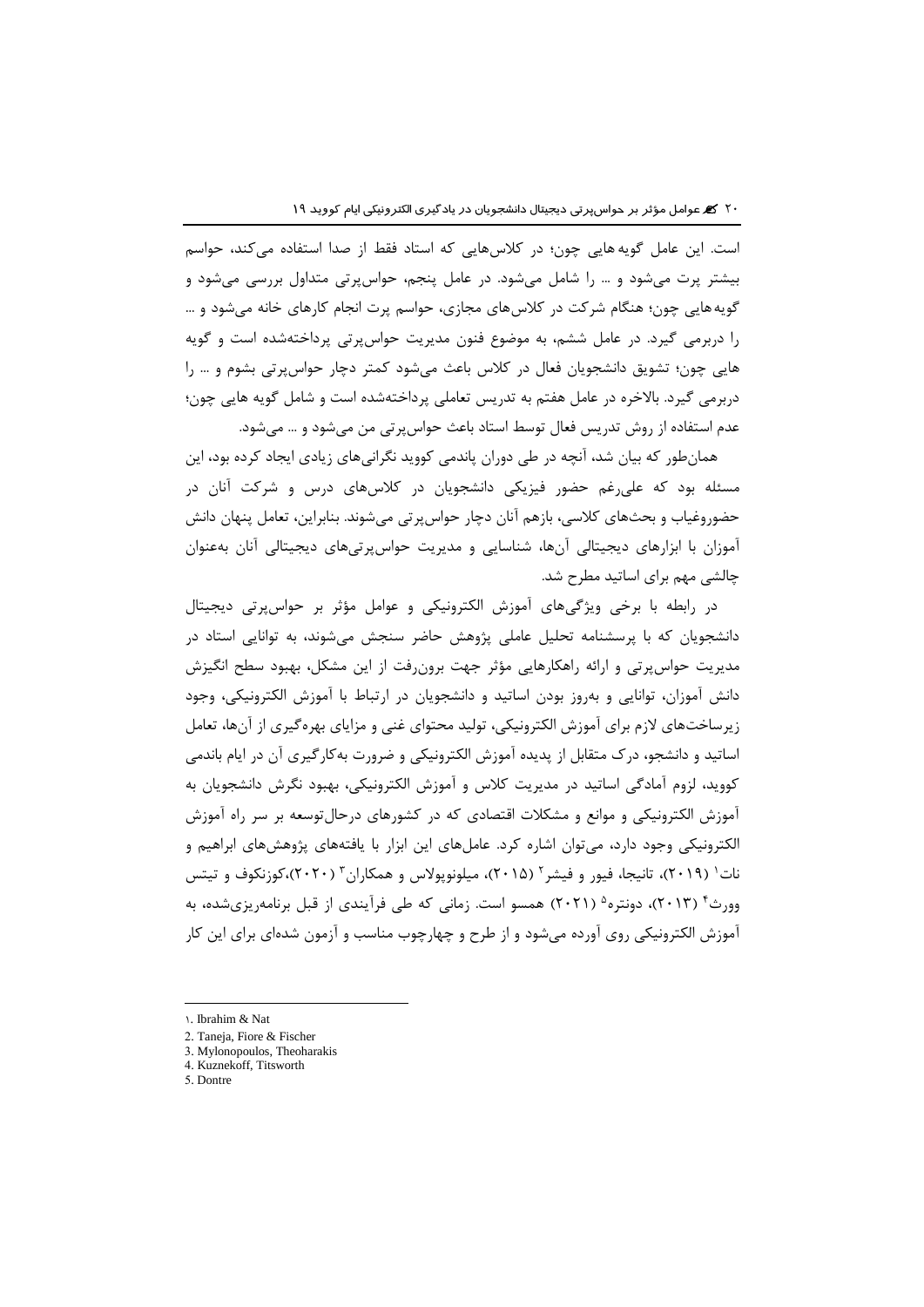بهره گرفته میشود، بهبود انگیزش و عملکرد تحصیلی دانشجویان را شاهد خواهیم ) & Kuznekoff .)Titsworth, 2013

در برخی پژوهشها بهبود انگیزش اساتید برای ارتقاء سطح سواد فناورانه آنان نیز ازجمله مزایای بیانشده برای آموزش الکترونیکی است. آموزش الکترونیکی سبب شده تا دانشجویان به دانشی ورای مطالب کتابهای درسی دست یابند. همچنین آنان را درزمینهی کسب دانش اصیل و بهرهگیری از پژوهشهای بهروز انجامشده در جهات مختلف توانمندتر از گذشته کرده است ) Abasi 2020 .,al et). از طرف دیگر کاهش هزینههای رفتوآمد دانشجویان و همچنین انعطافپذیری ساعتهای برگزاری کالسهای آنالین از دیگر مزایای آموزش الکترونیکی بوده که درزمینهی تمرکز دانشجویان و رفع حواسپرتی آنان تا حدودی مؤثر بوده است. عواملی چون روش تدریس اساتید، کلیشهای بودن، عدم همکاری مناسب اساتید با یکدیگر و بیان و انتقال تجربیات آنان از آموزش الکترونیکی با همتایان خود نیز از مواردی بود که نیازمند تالش جدی و پیگیری مجدانه مسئولین حوزه آموزش است(Haji et al., 2021).

بنابراین میتوان گفت بسیاری از نوآوریهای الکترونیکی زندگی ما را به طرق بیشماری بهبود بخشیده است، اما همچنین بهعنوان تهدیدی جهت تداخل در عملکرد مغز ما مطرح میگردد و از این حیث میتواند منبع مهمی برای حواسپرتی دیجیتال دانشجویان در عصر آموزشهای الکترونیکی بهحساب آید )2016 ,Rosen & Gazzaley). همچنین شناخت برخی محدودیتها و تنشهایی که در کالس درس اساتید وجود دارد، میتواند ما را در شناخت و توجیه و رفع چالشهای موجود بر سر راه آموزش الکترونیکی بیش از گذشته یاری رساند. ناتوانی اساتید در شناخت منابع حواسپرتی دیجیتال و همچنین زمان محدود کالس برای مداخالت انضباطی از موردی دیگری است که میتواند به حواسپرتی بیشتر دانشجویان دامن زده و از طرفی اساتید را از ورود به موضوع و بهبود شرایط کلاسی بازمیدارد (Cheong et al., 2016).

از مهمترین محدودیتهای پژوهش حاضر، محدودیت پیشینه مطالعاتی داخلی در باب حواس- پرتی دیجیتال دانشجویان در آموزش الکترونیک بود. شیوع بیماری کووید و عدم امکان برقراری ارتباط حضوری با جامعه آماری پژوهش، و از سوی دیگر برگزاری کالسهای متعدد بهصورت برخط و خستگی دانشجویان ناشی از این شیوه آموزش از دیگر محدودیتهای این مطالعه است که عمالً همکاری دانشجویان رو در بخش انجام مصاحبههای کیفی با مشکل جدی مواجه میساخت.

بهطور خالصه میتوان گفت که این ابزار میتواند محققان را در طرحریزی و انجام پژوهشهای متعددی بر روی فراگیران دانشگاهی ایرانی یاری رسانده و در فرهنگ ایرانی قابلیت اجرایی مطلوبی داشته باشد. بنابراین انتظار میرود که پژوهشگران در زمینه ٔ نقش شبکههای اجتماعی در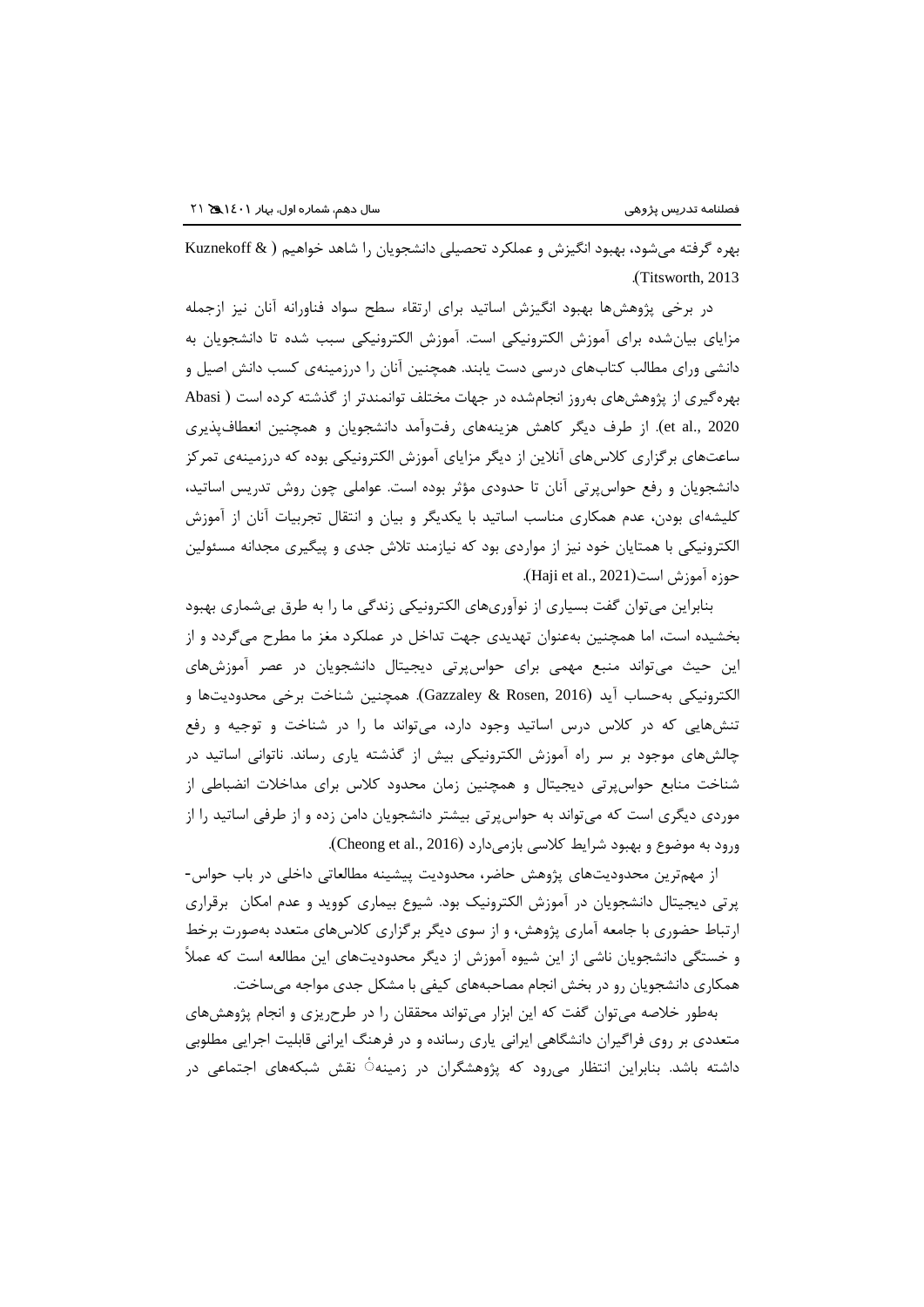حواسپرتی دیجیتال دانشجویان در سایر دانشگاهها و مؤسسات آموزش عالی به انجام پژوهشهای جدید اهتمام بورزند. انجام پژوهشهایی در زمینه نقش خانوادهها و اساتید، سطح سواد دیجیتالی آنها و .... در رفع حواسپرتی دیجیتال دانشجویان مورد انتظار است. ازاینرو انتظار میرود که پژوهشگران در آینده به انجام پژوهشهای متعدد در این زمینه اقدام کرده و اثربخشی نتایج پژوهش حاضر را موردبررسی قرار دهند.

# **مالحظات اخالقی**

در فرآیند انجام و اجرای پژوهش حاضر، اصول اخالق حرفهای مرتبط با پژوهش رعایت شده است.

# **حامی مالی**

کلیه هزینههای پژوهش حاضر توسط نویسندگان مقاله تأمینشده است.

## **تعارض منافع**

بنا بر اظهار نویسندگان، مقاله حاضر فاقد هرگونه تعارض منافع بوده است. این مقاله قبالً در هیچ نشریهای اعم از داخلی یا خارجی چاپنشده و صرفاً جهت بررسی و چاپ به فصلنامه تدریس پژوهی ارسالشده است.

**سپاسگزاری** از تمامی اساتید و دانشجویان گرامی که ما را در انجام هر چه دقیقتر این پژوهش یاری رساندهاند، صمیمانه تشکر می کنم.

#### **Reference**

Abasi, F., Hejazi, E., & Hakimzadeh, R. (2020). Lived Teachers' Living Experience of Teaching Opportunities and Challenges in the Student Education Network (Shad): A Phenomenological Study. *Teaching research*, *8*(3), 21–24. https://trj.uok.ac.ir/article\_61636.html.[in persian]

Al-Mohair, H., & Alwahaishi, S. (2020). Study on students' experiences about online teaching during COVID-19 Outbreak. *Technium Social Sciences Journal*, *8*. https://doi.org/10.47577/tssj.v8i1.701

Chen, L., Nath, R., & Tang, Z. (2020). Understanding the determinants of digital distraction: An automatic thinking behavior perspective. *Computers in Human Behavior*, *104*, 106195. https://doi.org/10.1016/J.CHB.2019.106195

Cheong, P. H., Shuter, R., & Suwinyattichaiporn, T. (2016). Managing student digital distractions and hyperconnectivity: communication strategies and challenges for professorial authority. *Communication Education*, *65*(3), 272–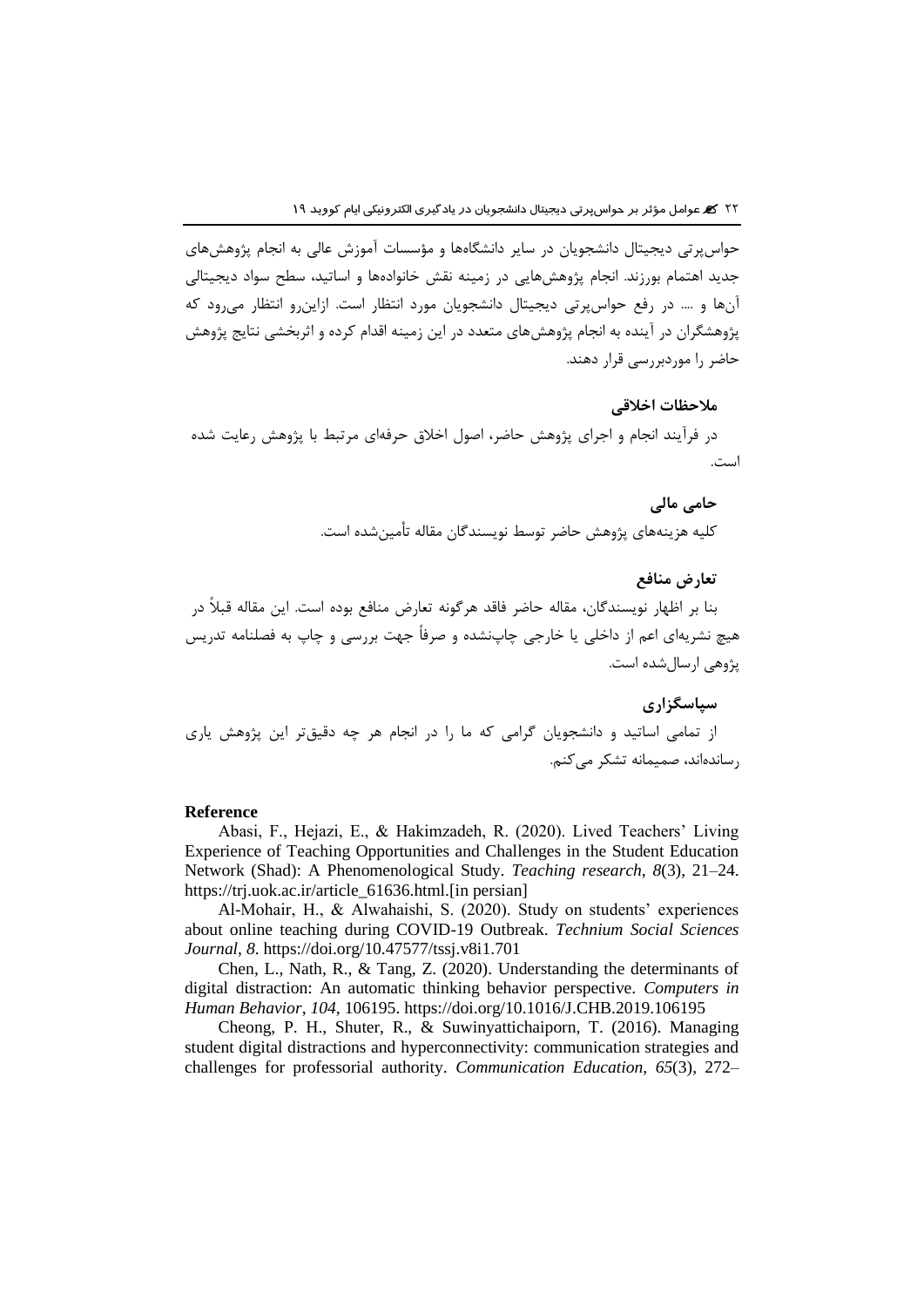289. https://doi.org/10.1080/03634523.2016.1159317

Daniel, S. J. (2020). Education and the COVID-19 pandemic. *Prospects*, *49*(1–2), 91–96. https://doi.org/10.1007/s11125-020-09464-3

Dong, C., Cao, S., & Li, H. (2020). Young children's online learning during COVID-19 pandemic: Chinese parents' beliefs and attitudes. *Children and Youth Services Review*, *118*, 105440. https://doi.org/https://doi.org/10.1016/j.childyouth.2020.105440

Dontre, A. J. (2021). The influence of technology on academic distraction: A review. In *Human Behavior and Emerging Technologies* (Vol. 3, Issue 3, pp. 379–390). John Wiley and Sons Inc. https://doi.org/10.1002/hbe2.229

Gazzaley, A., & Rosen, L. D. (2016). *PhilosophersNotes More Wisdom in Less Time The Distracted Mind Ancient Brains in a High-Tech World THE BIG IDEAS Matacognition*. 1–6. http://www.cs.uni.edu/~jacobson/1025/17/The-Distracted-Mind.pdf

Haji, J., Mohamadimehr, M., & Mohamadiazar, H. (2021). Representing the Problems of Cyberspace Education Using the Fun Program in the Corona Pandemic: A Phenomenological Study. *Quarterly Journal of Information and Communication Technology in Educational Sciences*, *11Haji*, *J.*(3), 153–174. http://ictedu.iausari.ac.ir/article\_680418.html.[in persian]

Hernan, C. J., Morrison, J. Q., Collins, T. A., & Kroeger, S. D. (2018). Decreasing inappropriate mobile device use in middle and high school classrooms. *Intervention in School and Clinic*, *54*(1), 47–51.

Ibrahim, M. M., & Nat, M. (2019). Blended learning motivation model for instructors in higher education institutions. *International Journal of Educational Technology in Higher Education*, *16*(1), 12. https://doi.org/10.1186/s41239-019- 0145-2

John Lemay, D., Doleck, T., & Bazelais, P. (2021). Transition to online teaching during the COVID-19 pandemic. *Interactive Learning Environments*. https://doi.org/10.1080/10494820.2021.1871633

König, J., Jäger-Biela, D. J., & Glutsch, N. (2020). Adapting to online teaching during COVID-19 school closure: teacher education and teacher competence effects among early career teachers in Germany. *European Journal of Teacher Education*, *43*(4), 608–622.

https://doi.org/10.1080/02619768.2020.1809650

Kraushaar, J. M., & Novak, D. C. (2006). Examining the affects of student multitasking with laptops during the lecture. *Journal of Information Systems Education*, *21*(2), 241–252.

Kuznekoff, J. H., & Titsworth, S. (2013). The impact of mobile phone usage on student learning. *Communication Education*, *62*(3), 233–252.

Mahmood, S. (2021). Instructional Strategies for Online Teaching in COVID-19 Pandemic. *Human Behavior and Emerging Technologies*, *3*(1), 199– 203. https://doi.org/10.1002/hbe2.218

Misirli, O., & Ergulec, F. (2021). Emergency remote teaching during the